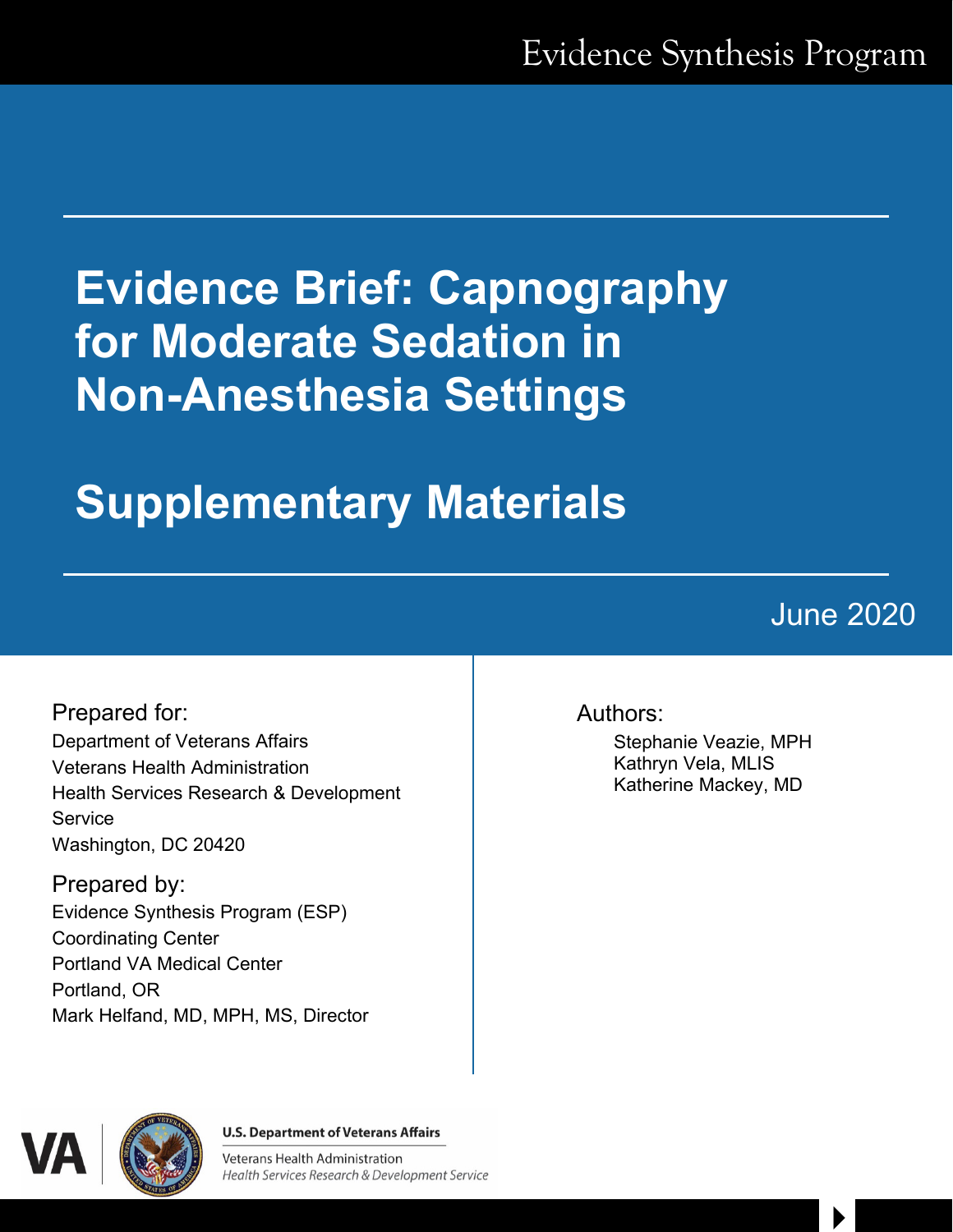$M \sim 1$ 

 $\blacktriangleright$ 

## **TABLE OF CONTENTS**

 $\hat{\mathbf{I}}$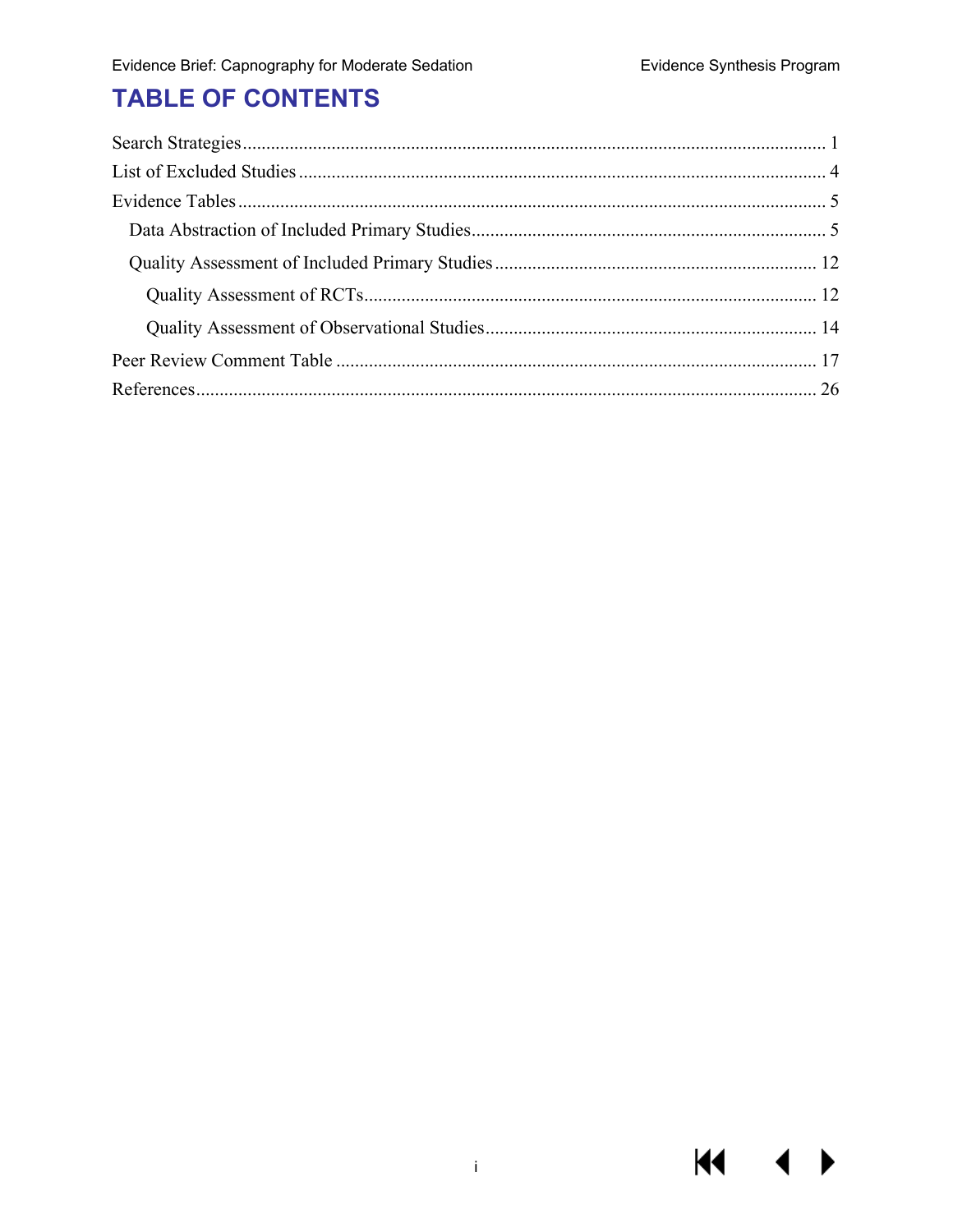## <span id="page-2-0"></span>**SEARCH STRATEGIES**

| 1. Search for current systematic reviews (limited to last 7 years)<br>Date Searched: 11-13-2019 |                |                                                                                                                               |                |  |  |  |
|-------------------------------------------------------------------------------------------------|----------------|-------------------------------------------------------------------------------------------------------------------------------|----------------|--|--|--|
|                                                                                                 | A.             |                                                                                                                               |                |  |  |  |
| <b>Bibliographic</b>                                                                            | #              | <b>Search Statement</b>                                                                                                       | <b>Results</b> |  |  |  |
| <b>Databases:</b>                                                                               |                |                                                                                                                               |                |  |  |  |
| MEDLINE:                                                                                        | 1              | Capnography/                                                                                                                  | 1323           |  |  |  |
| Systematic                                                                                      | $\overline{2}$ | capnograph*.ti,ab.                                                                                                            | 1933           |  |  |  |
| <b>Reviews</b>                                                                                  | 3              | 1 or 2                                                                                                                        | 2492           |  |  |  |
|                                                                                                 | 4              | <b>Conscious Sedation/</b>                                                                                                    | 8705           |  |  |  |
| Ovid                                                                                            | 5              | ((moderate or conscious) adj sedation).ti,ab.                                                                                 | 3302           |  |  |  |
| MEDLINE(R)                                                                                      | 6              | 4 or 5                                                                                                                        | 10377          |  |  |  |
| and Epub Ahead                                                                                  | $\overline{7}$ | $3$ and $6$                                                                                                                   | 158            |  |  |  |
| of Print, In-<br>Process & Other                                                                |                | (systematic review.ti. or meta-analysis.pt. or meta-analysis.ti. or                                                           | 379136         |  |  |  |
| Non-Indexed                                                                                     |                | systematic literature review.ti. or this systematic review.tw. or                                                             |                |  |  |  |
| Citations and                                                                                   |                | pooling project.tw. or (systematic review.ti, ab. and review.pt.) or                                                          |                |  |  |  |
| Daily 1946 to                                                                                   |                | meta synthesis.ti. or meta-analy*.ti. or integrative review.tw. or                                                            |                |  |  |  |
| January 06,                                                                                     |                | integrative research review.tw. or rapid review.tw. or umbrella                                                               |                |  |  |  |
| 2020                                                                                            |                | review.tw. or consensus development conference.pt. or practice                                                                |                |  |  |  |
|                                                                                                 |                | guideline.pt. or drug class reviews.ti. or cochrane database syst                                                             |                |  |  |  |
|                                                                                                 |                | rev.jn. or acp journal club.jn. or health technol assess.jn. or evid                                                          |                |  |  |  |
|                                                                                                 |                | rep technol assess summ.jn. or jbi database system rev<br>implement rep.jn. or (clinical guideline and management).tw. or     |                |  |  |  |
|                                                                                                 |                | ((evidence based.ti. or evidence-based medicine/ or best                                                                      |                |  |  |  |
|                                                                                                 |                | practice*.ti. or evidence synthesis.ti,ab.) and (((review.pt. or                                                              |                |  |  |  |
|                                                                                                 |                | diseases category/ or behavior.mp.) and behavior mechanisms/)                                                                 |                |  |  |  |
|                                                                                                 |                | or therapeutics/ or evaluation studies.pt. or validation studies.pt. or                                                       |                |  |  |  |
|                                                                                                 |                | guideline.pt. or pmcbook.mp.)) or (((systematic or                                                                            |                |  |  |  |
|                                                                                                 | 8              | systematically).tw. or critical.ti,ab. or study selection.tw. or                                                              |                |  |  |  |
|                                                                                                 |                | ((predetermined or inclusion) and criteri*).tw. or exclusion                                                                  |                |  |  |  |
|                                                                                                 |                | criteri*.tw. or main outcome measures.tw. or standard of care.tw.                                                             |                |  |  |  |
|                                                                                                 |                | or standards of care.tw.) and ((survey or surveys).ti,ab. or                                                                  |                |  |  |  |
|                                                                                                 |                | overview*.tw. or review.ti, ab. or reviews.ti, ab. or search*.tw. or                                                          |                |  |  |  |
|                                                                                                 |                | handsearch.tw. or analysis.ti. or critique.ti, ab. or appraisal.tw. or                                                        |                |  |  |  |
|                                                                                                 |                | (reduction.tw. and (risk/ or risk.tw.) and (death or                                                                          |                |  |  |  |
|                                                                                                 |                | recurrence).mp.)) and ((literature or articles or publications or                                                             |                |  |  |  |
|                                                                                                 |                | publication or bibliography or bibliographies or published).ti,ab. or                                                         |                |  |  |  |
|                                                                                                 |                | pooled data.tw. or unpublished.tw. or citation.tw. or citations.tw. or                                                        |                |  |  |  |
|                                                                                                 |                | database.ti, ab. or internet.ti, ab. or textbooks.ti, ab. or<br>references.tw. or scales.tw. or papers.tw. or datasets.tw. or |                |  |  |  |
|                                                                                                 |                | trials.ti,ab. or meta-analy*.tw. or (clinical and studies).ti,ab. or                                                          |                |  |  |  |
|                                                                                                 |                | treatment outcome/ or treatment outcome.tw. or pmcbook.mp.)))                                                                 |                |  |  |  |
|                                                                                                 |                | not (letter or newspaper article).pt.                                                                                         |                |  |  |  |
|                                                                                                 | 9              | $7$ and $8$                                                                                                                   | 10             |  |  |  |
|                                                                                                 | 10             | limit 9 to english language                                                                                                   | 10             |  |  |  |
| CDSR:                                                                                           | 1              | MeSH descriptor: [Capnography] explode all trees                                                                              | 1              |  |  |  |
| Protocols and                                                                                   | 2              | (capnograph*):ti,ab,kw                                                                                                        | $\overline{2}$ |  |  |  |
| <b>Reviews</b>                                                                                  | 3              | #1 or #2                                                                                                                      | $\overline{2}$ |  |  |  |
|                                                                                                 | 4              | MeSH descriptor: [Conscious Sedation] this term only                                                                          | 6              |  |  |  |
|                                                                                                 | 5              | ((moderate sedation) or (conscious sedation)): ti, ab, kw                                                                     | 55             |  |  |  |
|                                                                                                 | 6              | #4 or #5                                                                                                                      | 55             |  |  |  |
|                                                                                                 | 10             | #3 and #6                                                                                                                     | 2              |  |  |  |

 $M$ 

◀

▶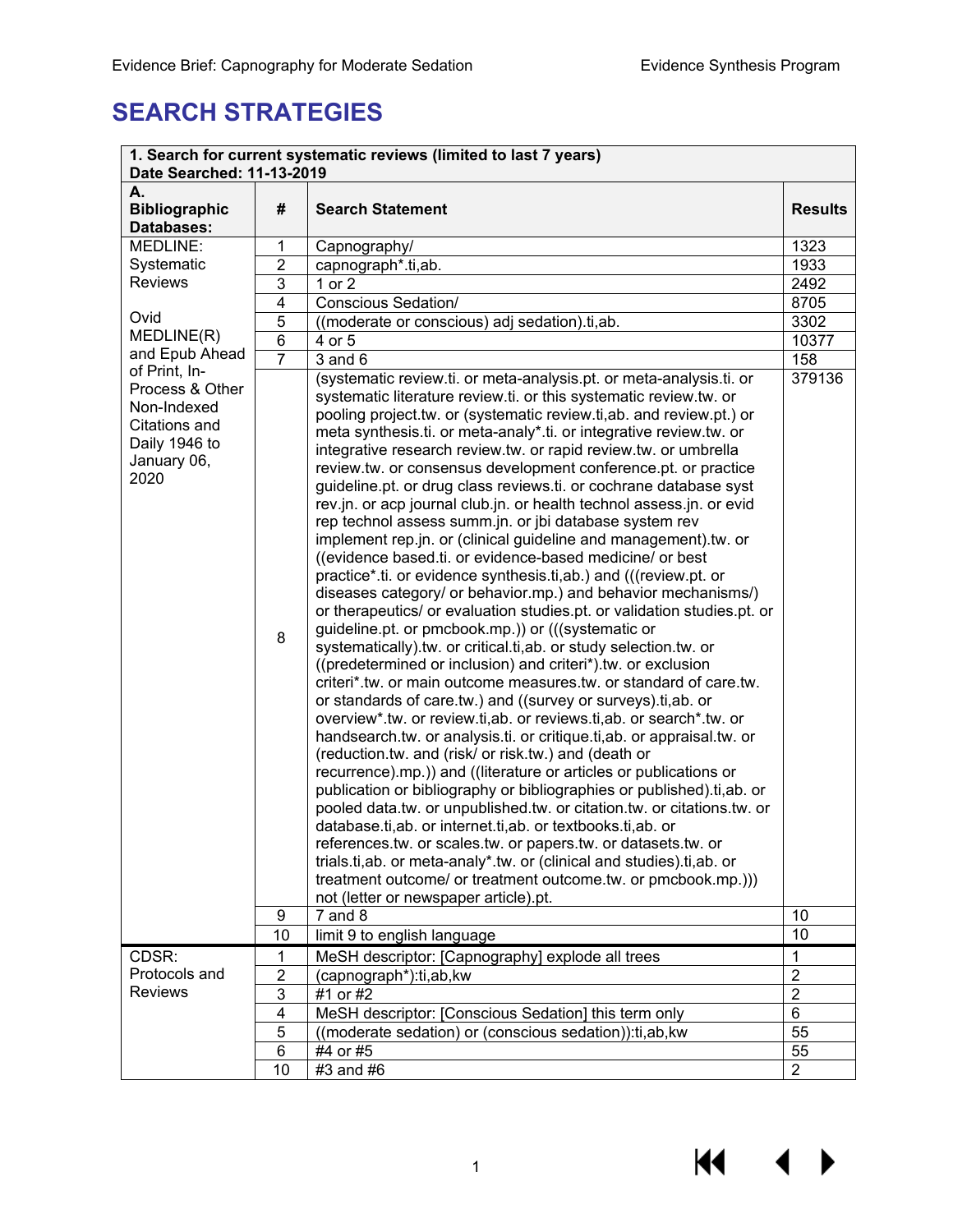| 1. Search for current systematic reviews (limited to last 7 years)<br>Date Searched: 01-07-2020 |                                                         |                |  |  |
|-------------------------------------------------------------------------------------------------|---------------------------------------------------------|----------------|--|--|
| B. Non-<br>bibliographic<br>databases                                                           | <b>Evidence</b>                                         | <b>Results</b> |  |  |
| AHRQ: evidence                                                                                  | http://www.ahrq.gov/research/findings/evidence-based-   | $\mathbf{0}$   |  |  |
| reports,                                                                                        | reports/search.html                                     |                |  |  |
| technology<br>assessments,                                                                      | Search: capnography; moderate sedation                  |                |  |  |
| <b>U.S Preventative</b>                                                                         |                                                         |                |  |  |
| <b>Services Task</b>                                                                            |                                                         |                |  |  |
| Force Evidence                                                                                  |                                                         |                |  |  |
| Synthesis                                                                                       |                                                         |                |  |  |
| <b>CADTH</b>                                                                                    | https://www.cadth.ca                                    | $\overline{4}$ |  |  |
|                                                                                                 | Search: capnography; moderate sedation                  |                |  |  |
| <b>ECRI</b> Institute                                                                           | https://www.ecri.org/Pages/default.aspx                 | 1              |  |  |
|                                                                                                 | Search: capnography; moderate sedation                  |                |  |  |
| HTA: Health                                                                                     | http://www.ohsu.edu/xd/education/library/               | $\Omega$       |  |  |
| Technology<br>Assessments                                                                       | Search: capnography; moderate sedation                  |                |  |  |
| <b>NHS Evidence</b>                                                                             | http://www.evidence.nhs.uk/default.aspx                 | $\overline{2}$ |  |  |
|                                                                                                 | Search: capnography; moderate sedation                  |                |  |  |
| <b>NLM</b>                                                                                      | http://www.ncbi.nlm.nih.gov/books                       | 1              |  |  |
|                                                                                                 | Search: capnography; moderate sedation                  |                |  |  |
| VA Products -                                                                                   | A. http://www.hsrd.research.va.gov/research/default.cfm | $\Omega$       |  |  |
| VATAP, PBM                                                                                      |                                                         |                |  |  |
| and HSR&D<br>publications                                                                       | B. http://www.research.va.gov/research_topics/          |                |  |  |

| 2. Search for systematic reviews currently under development (includes forthcoming reviews &<br>protocols) |                                                     |   |  |  |  |  |
|------------------------------------------------------------------------------------------------------------|-----------------------------------------------------|---|--|--|--|--|
| Date Searched: 11-13-2019                                                                                  |                                                     |   |  |  |  |  |
| A. Under<br>Evidence<br><b>Results</b>                                                                     |                                                     |   |  |  |  |  |
| development                                                                                                |                                                     |   |  |  |  |  |
|                                                                                                            |                                                     |   |  |  |  |  |
| <b>PROSPERO</b><br>(SR registry)                                                                           | http://www.crd.york.ac.uk/PROSPERO/                 | 4 |  |  |  |  |
|                                                                                                            | Search: capnography; moderate sedation              |   |  |  |  |  |
| DoPHER (SR)<br>Protocols)                                                                                  | http://eppi.ioe.ac.uk/webdatabases4/Intro.aspx?ID=9 | 0 |  |  |  |  |
|                                                                                                            | Search: capnography; moderate sedation              |   |  |  |  |  |
| Cochrane<br>Database of                                                                                    | http://www.ohsu.edu/xd/education/library/           | 0 |  |  |  |  |

**1. Search for current systematic reviews (limited to last 7 years)**

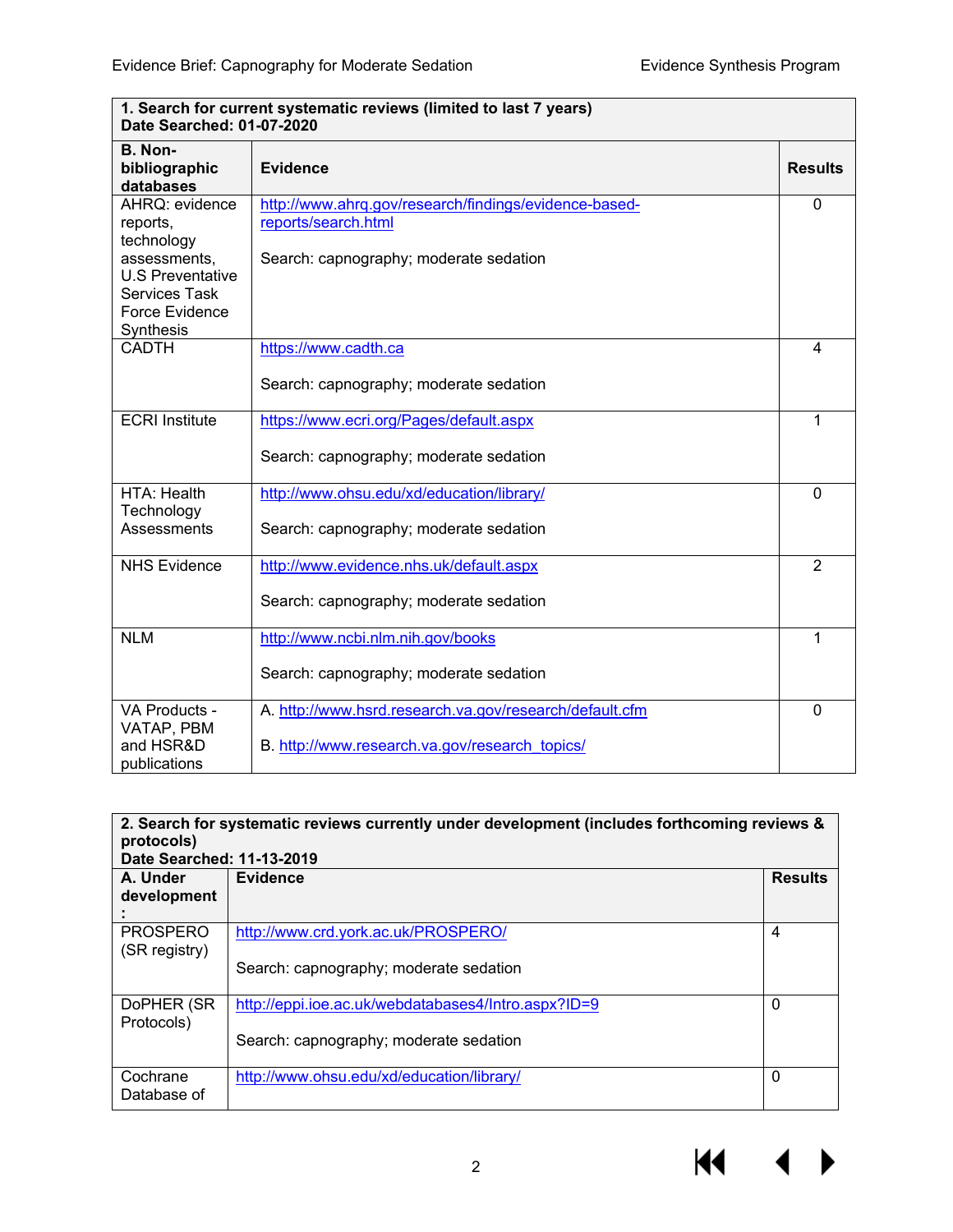$M \rightarrow$ 

| Systematic<br>Reviews: | Search: capnography; moderate sedation |  |
|------------------------|----------------------------------------|--|
| Protocols              |                                        |  |

|                | 3. Search for primary literature<br>Date searched: 01-07-2020                               |                |  |  |  |  |  |
|----------------|---------------------------------------------------------------------------------------------|----------------|--|--|--|--|--|
|                | MEDLINE [Ovid MEDLINE(R) and Epub Ahead of Print, In-Process & Other Non-Indexed Citations  |                |  |  |  |  |  |
|                | and Daily 1946 to January 06, 2019]                                                         |                |  |  |  |  |  |
| #              | <b>Search Statement</b>                                                                     | <b>Results</b> |  |  |  |  |  |
| $\mathbf{1}$   | Capnography/                                                                                | 1324           |  |  |  |  |  |
| $\overline{2}$ | capnograph*.ti,ab.                                                                          | 1933           |  |  |  |  |  |
| $\overline{3}$ | $1$ or $2$                                                                                  | 2492           |  |  |  |  |  |
| $\overline{4}$ | Conscious Sedation/                                                                         | 8705           |  |  |  |  |  |
| 5              | ((moderate or conscious) adj sedation).ti,ab.                                               | 3302           |  |  |  |  |  |
| 6              | 4 or 5                                                                                      | 10377          |  |  |  |  |  |
| $\overline{7}$ | $3$ and $6$                                                                                 | 158            |  |  |  |  |  |
| 8              | limit 7 to english language                                                                 | 153            |  |  |  |  |  |
|                | <b>CINAHL [EBSCO]</b>                                                                       |                |  |  |  |  |  |
| #              | <b>Search Statement</b>                                                                     | <b>Results</b> |  |  |  |  |  |
| 1              | (MH "Capnography")                                                                          | 1195           |  |  |  |  |  |
| $\overline{2}$ | TI capnograph* OR AB capnograph*                                                            | 819            |  |  |  |  |  |
| $\overline{3}$ | S <sub>1</sub> or S <sub>2</sub>                                                            | 1465           |  |  |  |  |  |
| 4              | (MH "Conscious Sedation")                                                                   | 2923           |  |  |  |  |  |
| 5              | TI ( (moderate sedation) or (conscious sedation) ) OR AU ( (moderate sedation) or           |                |  |  |  |  |  |
|                | (conscious sedation))                                                                       | 583            |  |  |  |  |  |
| 6              | S4 or S5                                                                                    | 3041           |  |  |  |  |  |
| $\overline{7}$ | S <sub>3</sub> and S <sub>6</sub>                                                           | 81             |  |  |  |  |  |
| 8              | limit 7 to english language                                                                 | 81             |  |  |  |  |  |
|                | <b>CENTRAL [EBM Reviews - Cochrane Central Register of Controlled Trials November 2019]</b> |                |  |  |  |  |  |
| #              | <b>Search Statement</b>                                                                     | <b>Results</b> |  |  |  |  |  |
| $\mathbf{1}$   | Capnography/                                                                                | 90             |  |  |  |  |  |
| $\overline{2}$ | capnograph*.ti,ab.                                                                          | 494            |  |  |  |  |  |
| 3              | $1$ or $2$                                                                                  | 524            |  |  |  |  |  |
| 4              | <b>Conscious Sedation/</b>                                                                  | 1379           |  |  |  |  |  |
| 5              | ((moderate or conscious) adj sedation).ti,ab.                                               | 1177           |  |  |  |  |  |
| 6              | 4 or 5                                                                                      | 2260           |  |  |  |  |  |
| $\overline{7}$ | $3$ and $6$                                                                                 | 40             |  |  |  |  |  |
| 8              | limit 7 to english language                                                                 | 35             |  |  |  |  |  |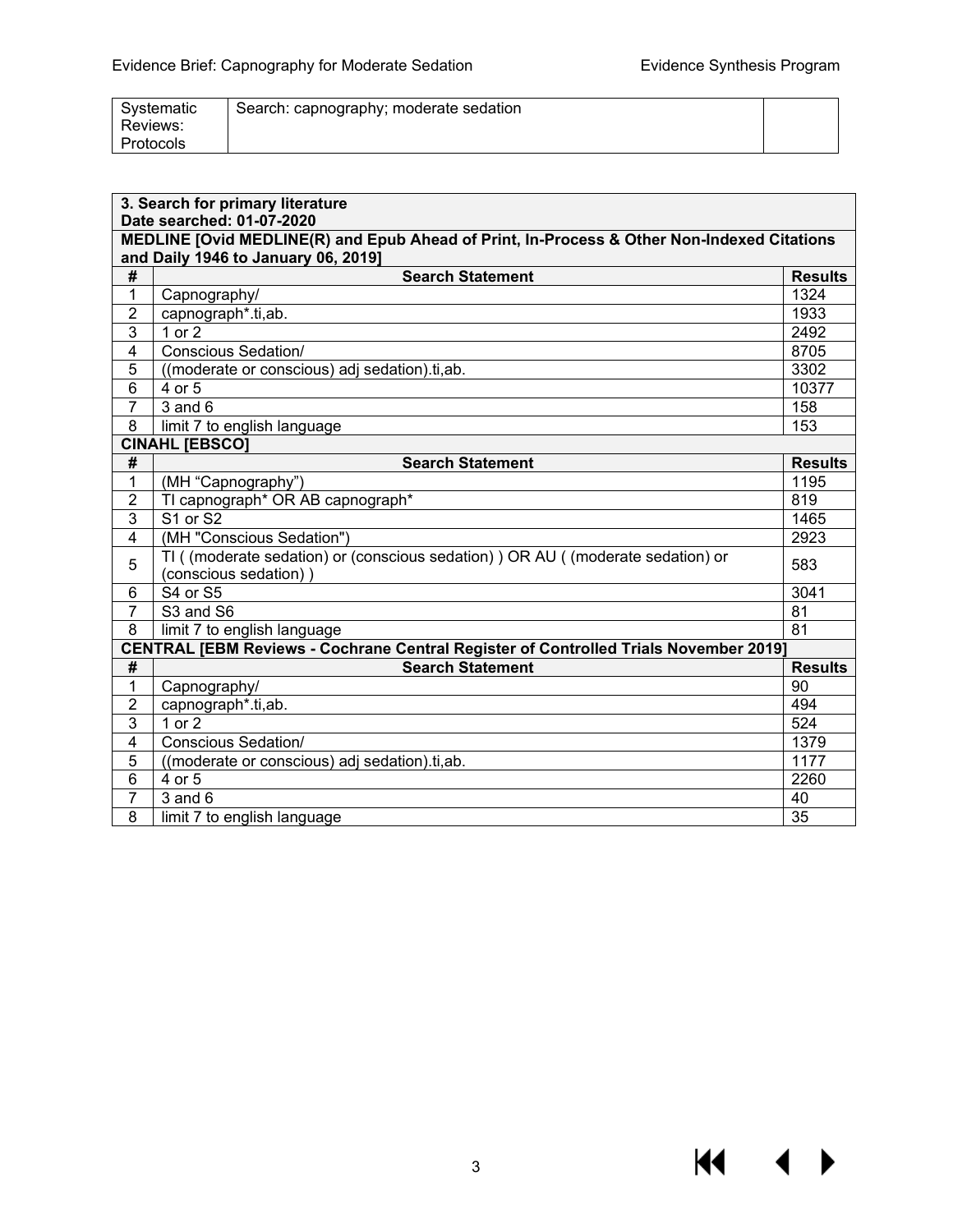## <span id="page-5-0"></span>**LIST OF EXCLUDED STUDIES**

Exclude reasons: 1=Ineligible population, 2=Ineligible intervention, 3=Ineligible comparator, 4=Ineligible outcome, 5=Ineligible timing, 6=Ineligible study design, 7=Ineligible publication type 8=Outdated or ineligible systematic review

| #              | <b>Citation</b>                                                                                                                                                                                                                                                             | <b>Exclude</b><br>reason |
|----------------|-----------------------------------------------------------------------------------------------------------------------------------------------------------------------------------------------------------------------------------------------------------------------------|--------------------------|
| 1              | Cacho G, Pérez-Calle JL, Barbado A, Lledó JL, Ojea R, Fernández-Rodríguez<br>CM. Capnography is superior to pulse oximetry for the detection of respiratory<br>depression during colonoscopy. Rev Esp Enferm Dig. 2010;102(2):86-89.<br>doi:10.4321/s1130-01082010000200003 | 4                        |
| $\overline{2}$ | Bitar G, Mullis W, Jacobs W, et al. Safety and efficacy of office-based surgery<br>with monitored anesthesia care/sedation in 4778 consecutive plastic surgery<br>procedures. Plast Reconstr Surg. 2003;111(1):150-158.<br>doi:10.1097/01.PRS.0000037756.88297.BC           | $\overline{2}$           |
| 3              | Burton JH, Harrah JD, Germann CA, Dillon DC. Does end-tidal carbon dioxide<br>monitoring detect respiratory events prior to current sedation monitoring<br>practices?. Acad Emerg Med. 2006;13(5):500-504.<br>doi:10.1197/j.aem.2005.12.017                                 | $\overline{2}$           |
| $\overline{4}$ | Campbell SG, Magee KD, Zed PJ, et al. End-tidal capnometry during emergency<br>department procedural sedation and analgesia: a randomized, controlled<br>study. World J Emerg Med. 2016;7(1):13-18. doi:10.5847/wjem.j.1920-<br>8642.2016.01.002                            | $\overline{2}$           |
| 5              | Sivilotti ML, Messenger DW, van Vlymen J, Dungey PE, Murray HE. A<br>comparative evaluation of capnometry versus pulse oximetry during procedural<br>sedation and analgesia on room air. CJEM. 2010;12(5):397-404.<br>doi:10.1017/s1481803500012549                         | $\overline{2}$           |
| 6              | Soto RG, Fu ES, Vila H Jr, Miguel RV. Capnography accurately detects apnea<br>during monitored anesthesia care. Anesth Analg. 2004;99(2):.<br>doi:10.1213/01.ANE.0000131964.67524.E7                                                                                        | $\overline{2}$           |
| $\overline{7}$ | Miner JR, Heegaard W, Plummer D. End-tidal carbon dioxide monitoring during<br>procedural sedation. Acad Emerg Med. 2002;9(4):275-280. doi:10.1111/j.1553-<br>2712.2002.tb01318.x                                                                                           | 4                        |

KI

▶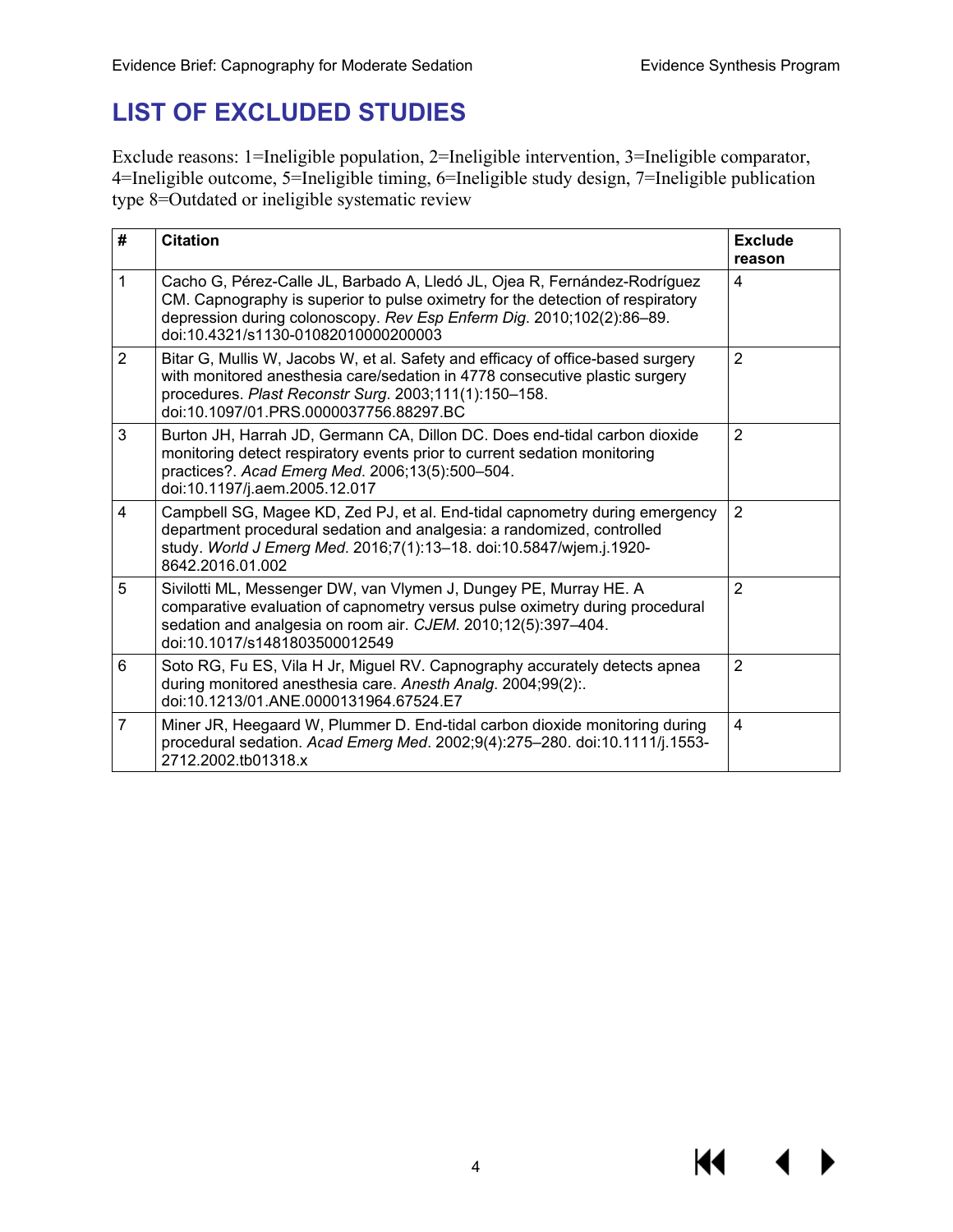### **EVIDENCE TABLES**

#### **DATA ABSTRACTION OF INCLUDED PRIMARY STUDIES**

<span id="page-6-1"></span><span id="page-6-0"></span>

| <b>Author</b><br>Year<br>N                                            | <b>Setting</b>                              | Patients (age, gender,<br>comorbidities)                                                                                                                                                                                                                                             | Procedures (type of<br>procedure, medications<br>used, procedure length)                                                                                                                                           | Intervention<br>(capnography)/<br>Comparator<br>(routine<br>monitoring)                                                                                                                                             | <b>Outcome results</b><br>Hypoxemia<br>1)<br><b>Adverse events</b><br>2)<br>3)<br>Cost<br><b>Access</b><br>4)<br>5)<br><b>Subgroup differences</b>                                                                                                                                                                                                                                                                            |
|-----------------------------------------------------------------------|---------------------------------------------|--------------------------------------------------------------------------------------------------------------------------------------------------------------------------------------------------------------------------------------------------------------------------------------|--------------------------------------------------------------------------------------------------------------------------------------------------------------------------------------------------------------------|---------------------------------------------------------------------------------------------------------------------------------------------------------------------------------------------------------------------|-------------------------------------------------------------------------------------------------------------------------------------------------------------------------------------------------------------------------------------------------------------------------------------------------------------------------------------------------------------------------------------------------------------------------------|
| Adams 2015 <sup>1</sup><br>Prospective<br>observational<br>$n = 200$  | <b>TEE</b><br>laboratory<br>within hospital | Age: 62.2 years<br><b>Gender (% male): 59%</b><br><b>Comorbidities:</b><br>- Currently smoking:<br>15%<br>- CHF: 18.5%<br>- OSA: 15%<br>- Asthma: 14.5%<br>- COPD: 9%<br>- CPAP/BiPAP use:<br>7.5%<br>- Opioid use: 9%<br>- Benzodiazepine: 2.5%<br>- Recreational drug use:<br>0.5% | Procedure:<br>Transesophageal<br>Echocardiography (TEE)<br><b>Medication: Midazolam</b><br>and meperidine (most<br>common), hydromorphone,<br>fentanyl, promethazine<br>(rare - 1 patient)<br>Procedure length: NR | Intervention:<br>Capnography<br>plus usual<br>monitoring<br><b>Comparator:</b><br>Usual monitoring<br>(SpO2 and<br>electrocardiogra<br>m)                                                                           | 1) Respiratory depression<br>developed in 90 (45%) (using<br>capnography definition). Of<br>these, 28 (31%) received an<br>intervention (based on routine<br>monitoring). Most common<br>intervention was<br>supplemental O2.<br>2) NR<br>3) NR<br>4) NR<br>5) NR                                                                                                                                                             |
| Barnett 2016 <sup>2</sup><br>Prospective<br>case control<br>$n = 966$ | Outpatient<br>endoscopy<br>unit             | All comparisons are for<br>cap (n=501) vs pre-cap<br>$(n=465)$ groups<br>Age (mean): 58.1 vs<br>56.6<br>Gender (% male):<br>46.5% vs 53.1%<br><b>Comorbidities:</b><br>-10.9% vs 9.2% were<br>current smokers<br>-15.8% vs 26% CVD<br>$-1.4$ vs $15.5%$<br>pulmonary disease         | Procedure: Colonoscopy<br>(note EGD were excluded<br>because nasal cannula for<br>capnography interfered<br>with EGD scope)<br><b>Medication: Midazolam</b><br>and fentanyl<br>Procedure length: NR                | Intervention:<br>Capnography<br>plus usual<br>monitoring (after<br>capnography<br>was added with<br>institution)<br><b>Comparator:</b><br>Usual monitoring<br>(before<br>capnography<br>was used at<br>institution) | 1) Overall sedation events were<br>similar in both cohorts (8.2%<br>pre-EtCO2 vs 11.2% EtCO2,<br>$P = 0.115$ ; no reversal agents<br>needed and no<br>hospitalizations.<br>2) Cap was associated with<br>greater procedural discomfort<br>rated by patient (1.71 vs 1.00,<br>P < 0.001) and nurse (1.82 vs<br>1.33, P < 0.001) on PROSAS<br>survey, which was remained<br>significant even after<br>controlling for age, BMI, |

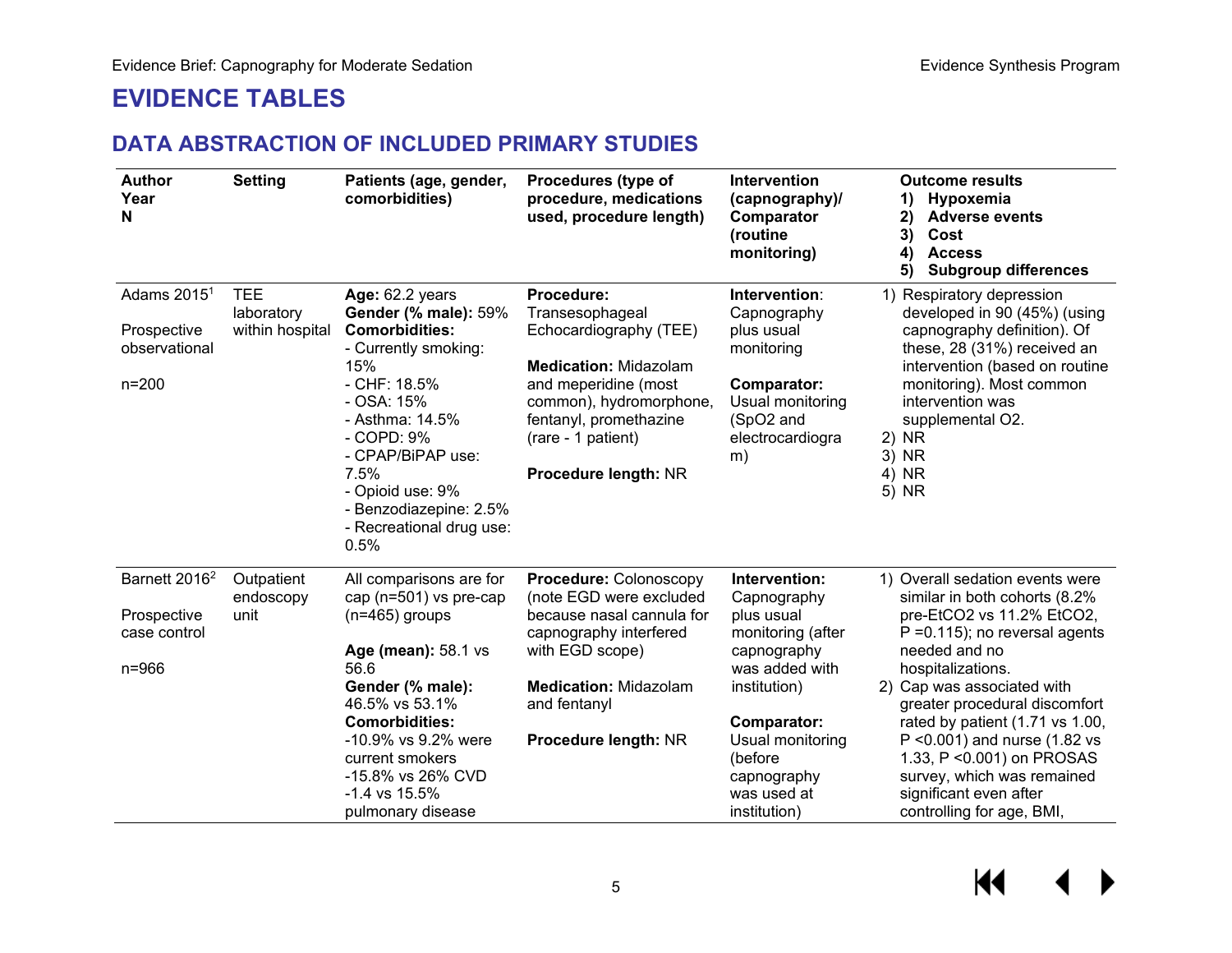|                                               |                                                                               | -0% vs 4.5% neurologic<br>illness<br>-11.2% vs 11.4%<br>kidney/liver disease<br>-17.3% vs 15.7% cancer<br>-1.8% vs 3.2% psych<br>medications<br>0% vs 0.9% chronic<br>narcotics<br>12% vs 9% diabetes                                                                                                                                |                                                                                                                                                                                             |                                                                      | gender ethnicity, and ASA<br>score. Nurse assessment of<br>cap utility was neutral/unsure.<br>No other patient harms<br>reported.<br>Cap costs additional<br>\$40,169.95 to upgrade<br>procedure rooms and \$11.68<br>3) Cap costs additional<br>\$40,169.95 to upgrade<br>procedure rooms and \$11.68<br>increased cost per patient (for<br>cap cannula)                                                                                                         |
|-----------------------------------------------|-------------------------------------------------------------------------------|--------------------------------------------------------------------------------------------------------------------------------------------------------------------------------------------------------------------------------------------------------------------------------------------------------------------------------------|---------------------------------------------------------------------------------------------------------------------------------------------------------------------------------------------|----------------------------------------------------------------------|-------------------------------------------------------------------------------------------------------------------------------------------------------------------------------------------------------------------------------------------------------------------------------------------------------------------------------------------------------------------------------------------------------------------------------------------------------------------|
|                                               |                                                                               |                                                                                                                                                                                                                                                                                                                                      |                                                                                                                                                                                             |                                                                      | 4) NR<br>5) NR                                                                                                                                                                                                                                                                                                                                                                                                                                                    |
| <b>Brady 20173</b><br><b>RCT</b><br>$N = 190$ | Dental clinic<br>(Cork<br>University<br><b>Dental School</b><br>and Hospital) | <b>Blinded Capnography</b><br>control (n=97) vs<br>Capnography<br>intervention (n=93)<br>Age (mean): 31.5<br>(control) vs 31.2 (cap)<br>Gender (% male): 26%<br>(capnography) vs 36%<br>(control)<br><b>Comorbidities:</b><br>-63% (cap) vs 54%<br>(control) were alcohol<br>drinkers<br>-26% (cap) vs 27%<br>(control) were smokers | Procedure: Minor oral<br>surgery procedure (ie,<br>single tooth removal to<br>surgical removal of<br>impacted wisdom teeth)<br><b>Medication used:</b><br>Midazolam<br>Procedure length: NR | Intervention:<br>Capnography<br>Comparator:<br>Routine<br>monitoring | 1) No difference in the proportion<br>of patients who experienced<br>hypoxemia (SpO2≤94%)<br>between the capnography and<br>the control group 34.4 vs<br>39.2% ( $P = 0.4962$ , OR =<br>0.81, 95% CI: 0.45-1.47). The<br>number of patients receiving<br>verbal stimulation to take<br>breaths was higher in the<br>capnography group than in<br>the control group: 54 vs 38. 3<br>patients in each group<br>required supplemental O2.<br>2) NR<br>3) NR<br>4) NR |
| Ishiwata<br>20184<br><b>RCT</b><br>$n = 185$  | Bronchoscopy<br>unit within<br>academic<br>medical<br>center (Japan)          | Capnography group<br>$(n=94)$ vs control group<br>$(n=91)$<br>Age (mean ± SD):<br>67.1±11(capnography)<br>vs 66.2±13.4 (control)<br><b>Gender (% male): 61%</b>                                                                                                                                                                      | <b>Procedure: Sedated</b><br>Flexible Bronchoscopy (FB)<br><b>Medication used:</b><br>Pethidine and midazolam<br><b>Procedure length: NR</b>                                                | Intervention:<br>Capnography<br>Comparator:<br>Routine<br>monitoring | 5) NR<br>1) Hypoxemia, defined as at<br>least 1 episode of SpO2<br><90%, was observed in 27<br>(29%) and 42 (46%) patients<br>in the capnography and<br>control groups ( $p = 0.014$ ),<br>respectively, resulting in an<br>absolute risk difference [ARD]                                                                                                                                                                                                        |

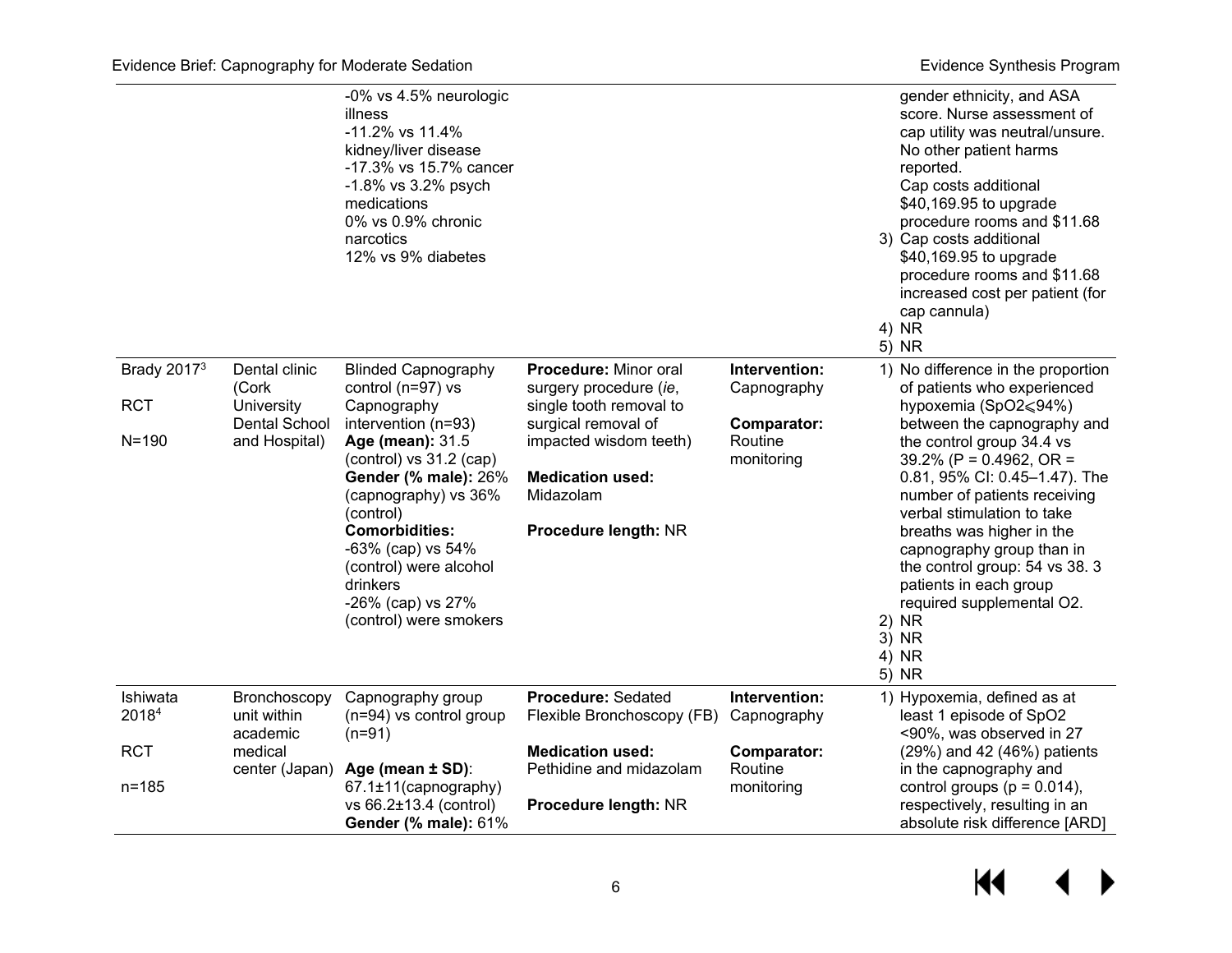of −17.4% (95% confidence interval [CI], −31.1 to −3.7). After exclusion of 3 patients with missing time course data

#### vs 63%

**Comorbidities:** - Smoking: 60% vs 64% - Regular narcotics: 16% vs 20% - Alcohol abuse: 11% vs 7% - Liver disease: 9% vs 9% - Renal disease: 27% vs 21% - COPD: 17% vs 16% - ILD: 10% vs 9% - SAS: 0% vs 1%

during FB, the Gehan - Breslow -Wilcoxon test showed a hazard ratio of 0.56 (95% CI, 0.35 –0.91; p = 0.034). ARD= −14.8%; 95% CI, −27.1 to −2.6). Mean lowest SpO2 value was significantly higher in the capnography group (90.5 vs 87.6%; p = 0.002; mean difference, 2.9%; 95% CI, 1.0 –4.7). Minimum and interquartile ranges of lowest SpO2 were 76% (88 –94%) and 62% (83 –93%) in the capnography and control groups, respectively. Apnea:<br>44 (47%) in cap vs and 40  $(44\%)$  in control (p = 0.479). 2) Hypotension and bradycardia: 2 in cap vs 1 in control. No

#### patient harms reported; The most frequent intervention against apnea or hypoxemia episodes was increased O2 flow (45 [48%] and 42 [46%] patients in the capnography and control groups, respectively), followed by the chin -lift/jaw -thrust maneuver (14 [15%] and 8 [9%] patients in the capnography and control groups, respectively). There were no patients requiring intubation, anesthesiology assistance, or termination of FB in the study

## KK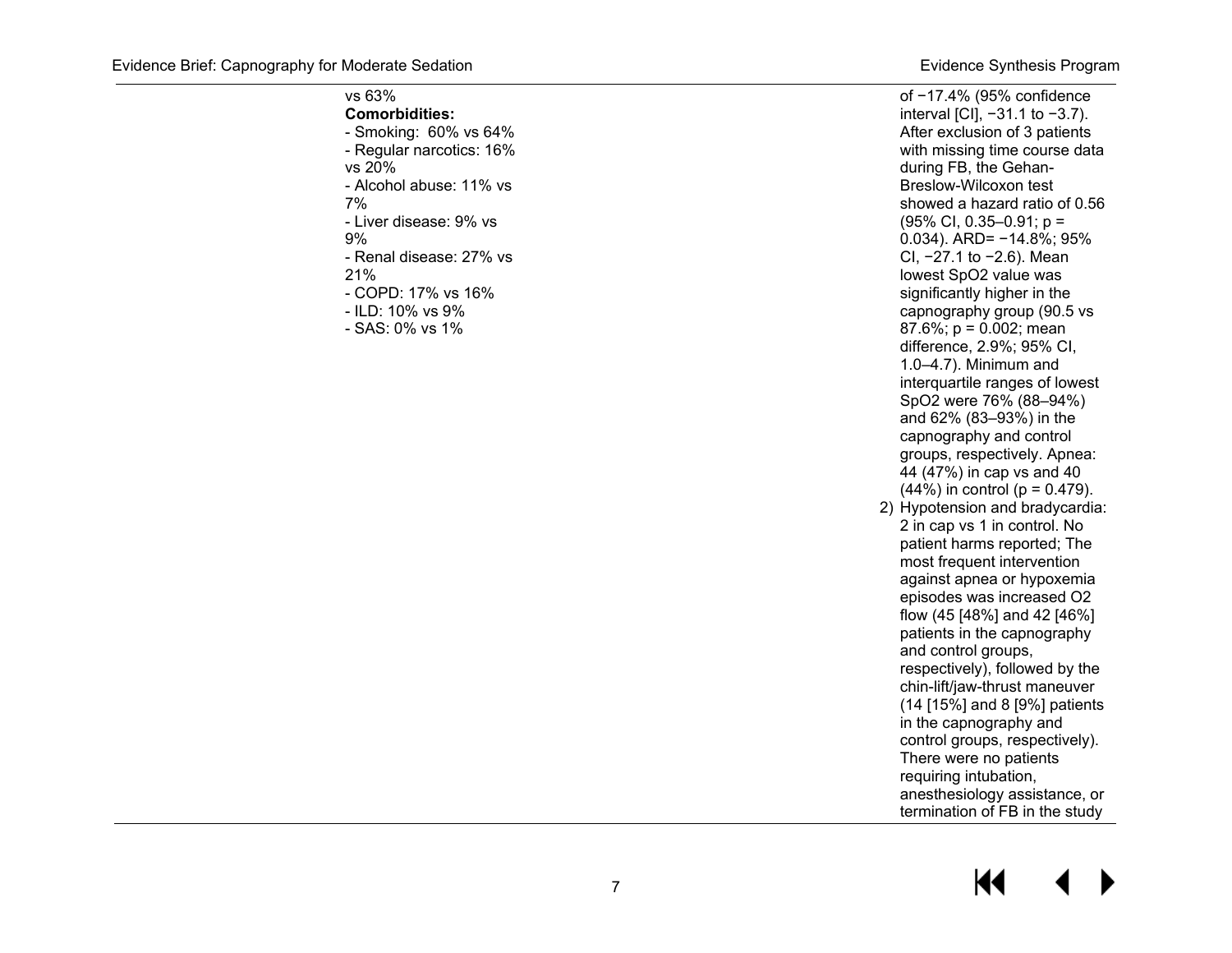|                            |                           |                                             |                                                                                                            |                                                  | population. 83 false alarms<br>detected in 185 patients by<br>capnography, main reason for<br>false apnea alarms by<br>capnography was continuous<br>suction in mouth or trachea<br>with a bronchoscope.<br>3)<br><b>NR</b><br><b>NR</b><br>4)<br><b>NR</b><br>5)                         |
|----------------------------|---------------------------|---------------------------------------------|------------------------------------------------------------------------------------------------------------|--------------------------------------------------|-------------------------------------------------------------------------------------------------------------------------------------------------------------------------------------------------------------------------------------------------------------------------------------------|
| Koniaris 2003 <sup>5</sup> | Adult<br>endoscopy        | n=5,446 adult patients<br>Age: NR           | Procedure: Endoscopic<br>procedures (colonoscopy,                                                          | Intervention:<br>Capnography via                 | 1) NR<br>2) Sedation related                                                                                                                                                                                                                                                              |
| Retrospective              | suite at<br>University of | Gender: NR<br><b>Comorbidities: NR</b>      | gastrostomy, upper<br>endoscopy, polypectomy,                                                              | nasal prong<br>catheter or                       | complications resulting in<br>ventilatory failure that required                                                                                                                                                                                                                           |
| $n=5,446$                  | Rochester<br>hospital     |                                             | ERCP, stone extraction,<br>$etc.$ )                                                                        | facemask                                         | either assisted bag-mask<br>ventilation or reversal agents                                                                                                                                                                                                                                |
|                            |                           |                                             | <b>Medication used: NR</b><br>although opioid and<br>benzodiazepine use<br>implied<br>Procedure length: NR | Comparator:<br>Routine<br>monitoring             | identified in 14 (out of 4,846)<br>procedures without<br>capnography and 0 (out of<br>600) procedures with<br>capnography.<br>3) Capnographic machine<br>(cost/unit): \$2000 - 12,000<br>- Maintenance contract: \$100 -<br>960<br>- Capnograph line: \$2.02<br>- Regular cannula: \$0.51 |
|                            |                           |                                             |                                                                                                            |                                                  | - Dual capnograph and<br>oxygen cannula: \$2.56<br>Pulse Oximetry (cost/unit):<br>- Pulse oximeter: \$700-3,000<br>- Oximetry probe: \$25-75<br><b>NR</b><br>4)                                                                                                                           |
| Mehta 2016 <sup>6</sup>    | Outpatient                | Esophagogastroduoden                        | Procedure:                                                                                                 | Intervention:                                    | <b>NR</b><br>5)<br>1) No significant difference in                                                                                                                                                                                                                                        |
|                            | EGD/colonosc              | oscopy (EGD) group                          | Esophagogastroduodenosc                                                                                    | Capnography                                      | rates of hypoxemia between                                                                                                                                                                                                                                                                |
| <b>RCT</b>                 | opy unit at<br>Cleveland  | $(n=209)$ vs colonoscopy<br>group $(n=234)$ | opy (EGD) and<br>colonoscopy                                                                               | Comparator:                                      | the blinded and open<br>capnography arms for EGD                                                                                                                                                                                                                                          |
| $n = 452$                  | Clinic                    | EGD: Cap blinded<br>$(n=108)$ vs Cap open   |                                                                                                            | Standard<br>monitoring on all<br>patients: Pulse | $(54.1\% \text{ vs } 49.5; P = 0.5) \text{ or }$<br>colonoscopy (53.8 vs 52.1%;<br>$P = 0.79$ ) The absolute                                                                                                                                                                              |

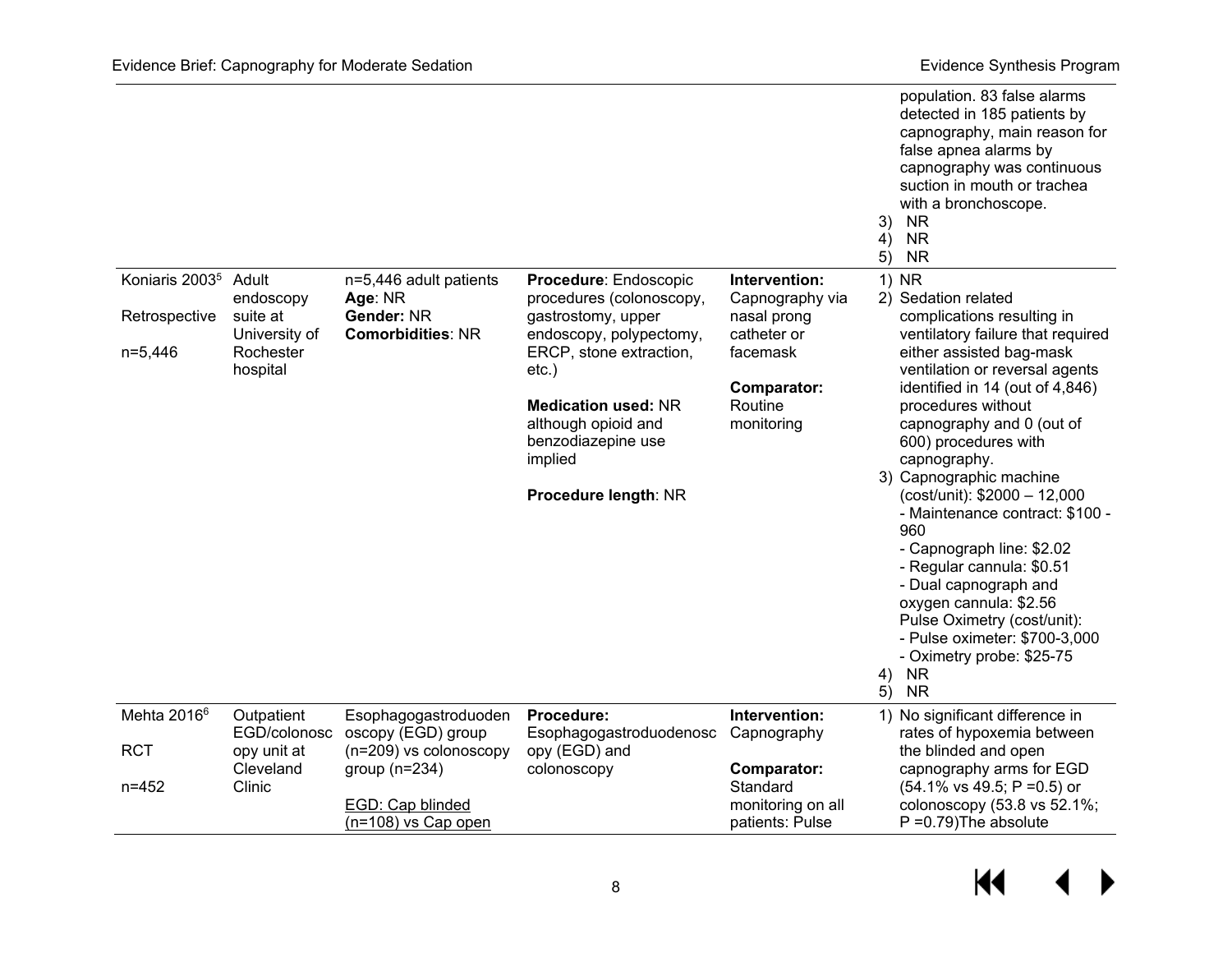| $(n=101)$<br>Age: 49.8 vs 51.8<br>Gender (% male):<br>36.1% vs 35.6%<br><b>Comorbidities (n):</b><br>- Use of narcotics: 9.3%<br>vs 3%<br>- Use of<br>benzodiazepines: 15.7%<br>vs 10.9%<br>- Liver disease: 4.6% vs<br>9.9%<br>- Cardiac disease:<br>38.9% vs 43.6%<br>- Pulmonary disease:<br>0% vs 4%<br>- Renal disease: 9.3%<br>vs 12.9%<br>- Current smoker: 19.4%<br>vs 15.8%<br>Colonoscopy: Cap<br>blinded (n=114) vs Cap<br>open (n=117) | <b>Medication used: Fentanyl</b><br>or meperidine, and<br>midazolam<br>Procedure length: EGD:<br>5.6±2.6 in cap blinded vs<br>5.6 $\pm$ 2.6 cap open, p= 0.99<br>Colonoscopy: 17.5±7.8 in<br>cap blinded vs 17.3±7.3<br>cap open, $p = 0.83$ | oximetry, blood<br>pressure<br>monitoring, and<br>visual<br>assessment by<br>experienced<br>registered nurses | hypoxemia risk reduction<br>associated with the use of<br>capnography alarming in EGD<br>is 4.6% (95% confidence<br>interval (CI): -8.7 to 17.8%)<br>and in colonoscopy (open<br>capnography group) is 1.7%<br>(95% CI: -11.1 to 14.5). NNT<br>22 (one patient in every 22<br>would benefit from open<br>capnography alarming) in<br>EGD and NNT 59 in<br>colonoscopy (one patient in<br>every 59 would benefit from<br>open capnography alarming).<br>2) One subject in the EGD open<br>capnography alarm required<br>administration of naloxone-<br>reversal agent post-<br>procedurally (with full<br>completion of the procedure)<br>due to persistent hypoxemia.<br>3) NR<br>4) NR |
|----------------------------------------------------------------------------------------------------------------------------------------------------------------------------------------------------------------------------------------------------------------------------------------------------------------------------------------------------------------------------------------------------------------------------------------------------|----------------------------------------------------------------------------------------------------------------------------------------------------------------------------------------------------------------------------------------------|---------------------------------------------------------------------------------------------------------------|-----------------------------------------------------------------------------------------------------------------------------------------------------------------------------------------------------------------------------------------------------------------------------------------------------------------------------------------------------------------------------------------------------------------------------------------------------------------------------------------------------------------------------------------------------------------------------------------------------------------------------------------------------------------------------------------|
| Age: 56.6 vs 54.1<br>Gender (% male):<br>48.2% vs 50.4%<br><b>Comorbidities (n):</b><br>- Use of narcotics: 1.8%<br>vs 5.1%                                                                                                                                                                                                                                                                                                                        |                                                                                                                                                                                                                                              |                                                                                                               | 5) NR                                                                                                                                                                                                                                                                                                                                                                                                                                                                                                                                                                                                                                                                                   |
| - Use of<br>benzodiazepines: 4.4%<br>vs 6.8%<br>- Liver disease: 0.88%<br>vs 1.7%<br>- Cardiac disease:<br>52.6% vs 45.3%                                                                                                                                                                                                                                                                                                                          |                                                                                                                                                                                                                                              |                                                                                                               |                                                                                                                                                                                                                                                                                                                                                                                                                                                                                                                                                                                                                                                                                         |
| - Pulmonary disease:<br>0.88% vs 1.7%<br>- Renal disease: 2.6%<br>vs 7.7%                                                                                                                                                                                                                                                                                                                                                                          |                                                                                                                                                                                                                                              |                                                                                                               |                                                                                                                                                                                                                                                                                                                                                                                                                                                                                                                                                                                                                                                                                         |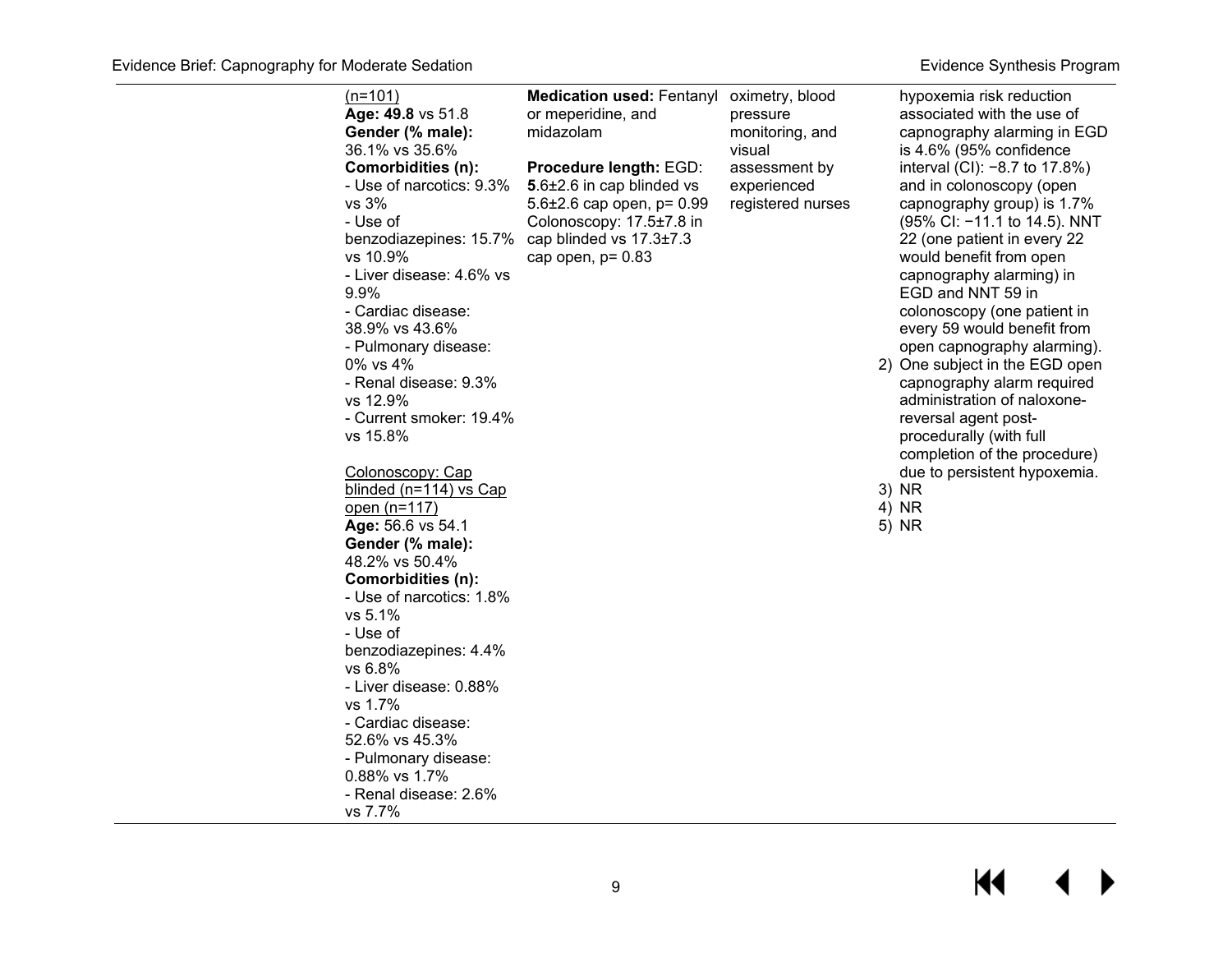|              |                            | - Current smoker: 7.9%<br>vs 17.1%                   |                                                   |                                      |
|--------------|----------------------------|------------------------------------------------------|---------------------------------------------------|--------------------------------------|
| Qadeer 20097 | Outpatient<br>endoscopy    | Capnography blinded<br>arm group ( $n=123$ ) vs      | <b>Procedure: Endoscopic</b><br>retrograde        | Intervention:<br>OPEN arm:           |
| <b>RCT</b>   | unit (>90%<br>outpatient), | capnography open arm<br>group $(n=124)$              | cholangiopancreatography<br>(ERCP) and endoscopic | Routine<br>monitoring                |
| $n = 263$    | single center              | Age: 60.6 vs 60.8<br>Gender (% male):                | ultrasonography (EUS)                             | (Continuous<br>display of HR         |
|              |                            | 50.4% vs 49.2%                                       | <b>Medication used: Sedated</b>                   | and pulse ox, BP                     |
|              |                            | <b>Comorbidities (n):</b><br>- Current smoker: 19.3% | with midazolam and<br>meperidine or fentanyl;     | every 5 minutes)<br>with Microstream |
|              |                            | vs 17.9%                                             | diazepan added when                               | capnography-                         |
|              |                            | - Regular                                            | patients difficult to sedate                      | based ventilation                    |
|              |                            | narcotic/sedative use:                               |                                                   | monitoring                           |
|              |                            | 24.4% vs 29%                                         | Procedure length: >30                             | system with                          |
|              |                            | - Regular                                            | minutes                                           | signaling of resp                    |
|              |                            | benzodiazepine use:                                  |                                                   | abnormalities                        |
|              |                            | 20.3% vs 16.9%                                       |                                                   | ("not breathing                      |
|              |                            | - Heart disease: 22% vs                              |                                                   | nronerly") hy                        |

| and 57 (46%) from open arm   |
|------------------------------|
| developed at least 1 episode |
| of hypoxemia (p<.001).       |
| Severe hypoxemia (31% vs     |
| 15%); apnea (63% vs 41%),    |
| O2 supplementation (67% vs   |
| 52%).                        |
| 2) False alarms: 35 (13%)    |
| capnography erroneously      |
| displayed flat line for >50  |
| seconds                      |
| 3) NR                        |
| <b>NR</b>                    |

5) Capnography was more

1) 85 (69%) from blinded arm

|                                        |                                         | 20.3% vs 16.9%<br>- Heart disease: 22% vs<br>23.4%<br>- Lung disease: 10.6%<br>vs 6.5%<br>- Renal disease: 13% vs<br>11.3% |                                                                                  | "not breathing<br>properly") by<br>independent<br>observer within<br>5-10 seconds of<br>onset                                                                  | beneficial during ERCP<br>compared with EUS and in<br>obese patients compared with<br>nonobese patients |
|----------------------------------------|-----------------------------------------|----------------------------------------------------------------------------------------------------------------------------|----------------------------------------------------------------------------------|----------------------------------------------------------------------------------------------------------------------------------------------------------------|---------------------------------------------------------------------------------------------------------|
|                                        |                                         | - Liver disease: 22% vs<br>23.4%<br>- Sleep apnea: 13% vs<br>11.3%                                                         |                                                                                  | Comparator:<br>BLINDED arm -<br>same as open<br>arm except that<br>endoscopy was<br>not notified of<br>capnography<br>results unless<br>apnea $>30$<br>seconds |                                                                                                         |
| Vargo 2002 <sup>8</sup><br>Prospective | Hospital<br>(hospitalized<br>patients), | Apnea/disordered<br>respiration present<br>group ( $n=28$ ) vs                                                             | <b>Procedure: Elective</b><br>complex upper endoscopic<br>procedures (ERCP) with | Intervention:<br>Sidestream CO <sub>2</sub><br>detector attached                                                                                               | 1) Episodes of apnea and<br>disordered respiration (ADR)<br>detected by capnography = $54$ ;            |
| observational<br>$n = 49$              | single center                           | Apnea/disordered<br>respiration absent group<br>$(n=21)$                                                                   | expandable metal stent<br>placement, photodynamic<br>therapy, EUS, and           | to a nasal<br>cannula sampling<br>device provided                                                                                                              | ADR detected by pulse ox<br>(50%), hypercapnea (5.5%),<br>visual assessment (0%).                       |

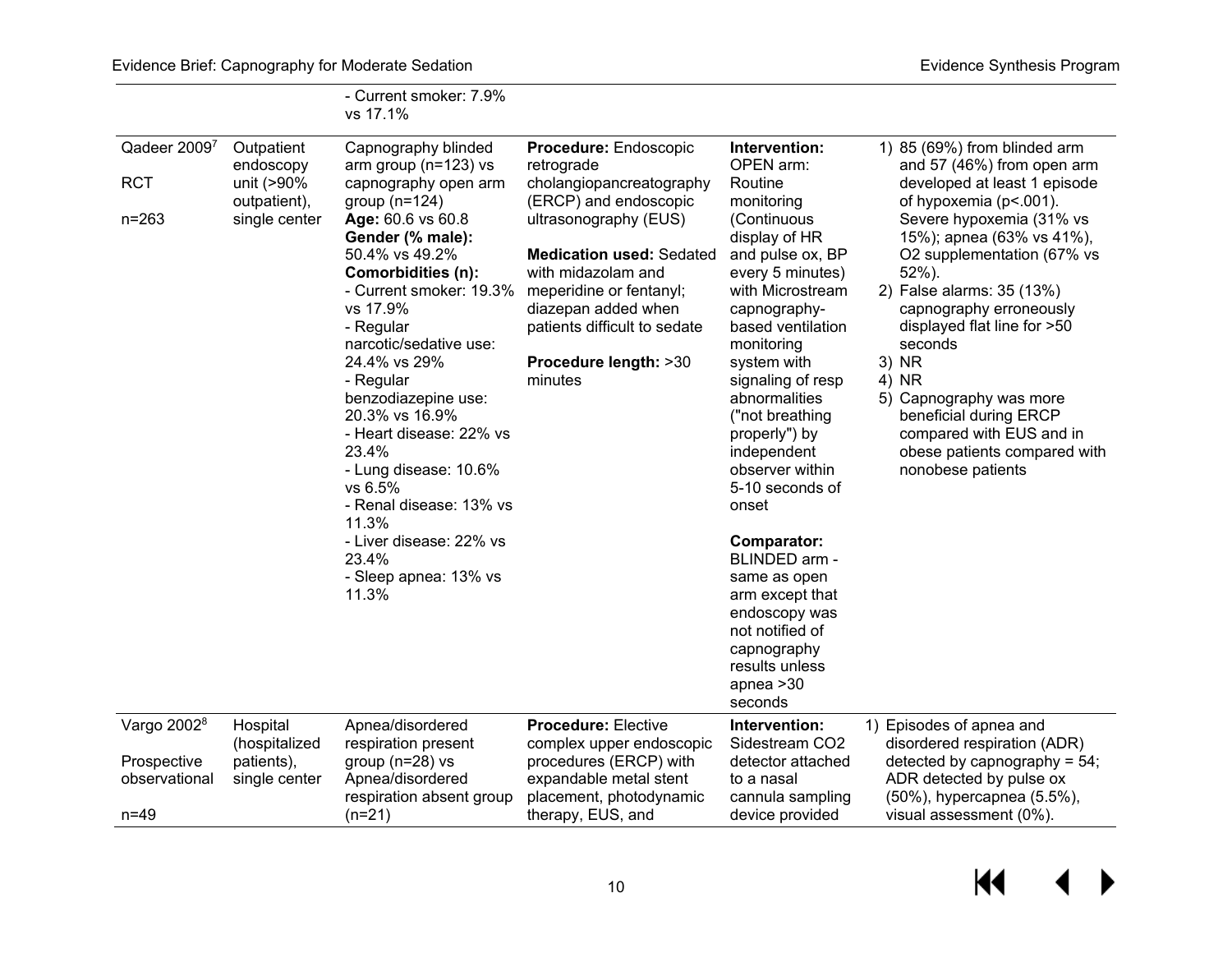| Age (mean): 59 vs 54<br>Gender (male/female):<br>18/10 vs 10/11                                                                                                              | therapeutic push<br>enteroscopy                                                                                                            | graphic<br>assessment of<br>respiratory                                                                                                        |          | *Results were obtained by<br>retrospective review of data<br>captured during procedure                                                                                                                                                                |
|------------------------------------------------------------------------------------------------------------------------------------------------------------------------------|--------------------------------------------------------------------------------------------------------------------------------------------|------------------------------------------------------------------------------------------------------------------------------------------------|----------|-------------------------------------------------------------------------------------------------------------------------------------------------------------------------------------------------------------------------------------------------------|
| <b>Comorbidities (n):</b><br>- Smoking: 15 vs 10<br>- Alcohol use: 1 vs 2<br>$-COPD: 5 \text{ vs } 3$<br>- Ischemic heart                                                    | <b>Medication used:</b><br>Meperidine and midazolam;<br>patients with hx of chronic<br>opioid or EtOH use also<br>received droperidol pre- | activity;<br>monitored by<br>independent<br>physician<br>observer                                                                              | 2)<br>3) | NR.<br>Costs associated with use of a<br>monitor specifically for graphic<br>assessment of respiratory<br>activity by means of                                                                                                                        |
| disease: $7$ vs $0$<br>- Liver disease: 6 vs 6<br>- Narcotic use: 8 vs 8<br>- Benzodiazepine use: 3<br>vs <sub>3</sub><br>- Other<br>sedatives/psychotropic<br>drugs: 4 vs 4 | medication<br>Procedure length: >50<br>minutes                                                                                             | Comparator:<br>Pulse oximeter,<br>automated blood<br>pressure cuff.<br>and an<br>electrocardiograp<br>h, dedicated RN<br>monitoring in<br>room | 4)<br>5) | capnography include a one-<br>time software activation fee<br>(\$150.00), the cost of an in-<br>line dehumidifying module<br>(\$23.00) that is changed<br>weekly, and the cost of<br>disposable nasal cannula<br>$($4.00$ per patient).<br>NR.<br>NR. |

CHF=Chronic heart failure; COPD= Chronic obstructive pulmonary disease; cap= capnography; BMI=body mass index; OR=odds ratio; ARD=absolute risk difference; CI=confidence interval; NNT= number needed to treat; TEE=Transesophageal echocardiogram; OSA=Obstructive sleep apnea; CPAP=Continuous Positive Airway Pressure; BiPAP=Bilevel Positive Airway Pressure; SpO2= peripheral capillary oxygen saturation; CVD=Cardiovascular Disease; EGD= Esophagogastroduodenoscopy; EtCO2=End-tidal carbon dioxide; PROSAS= PROcedural Sedation Assessment Survey; ASA= American Society of Anesthesiologists; psych=Psychiatric; RCT= Randomized controlled trial; ILD= Interstitial lung disease; SAS=Sleep apnea syndrome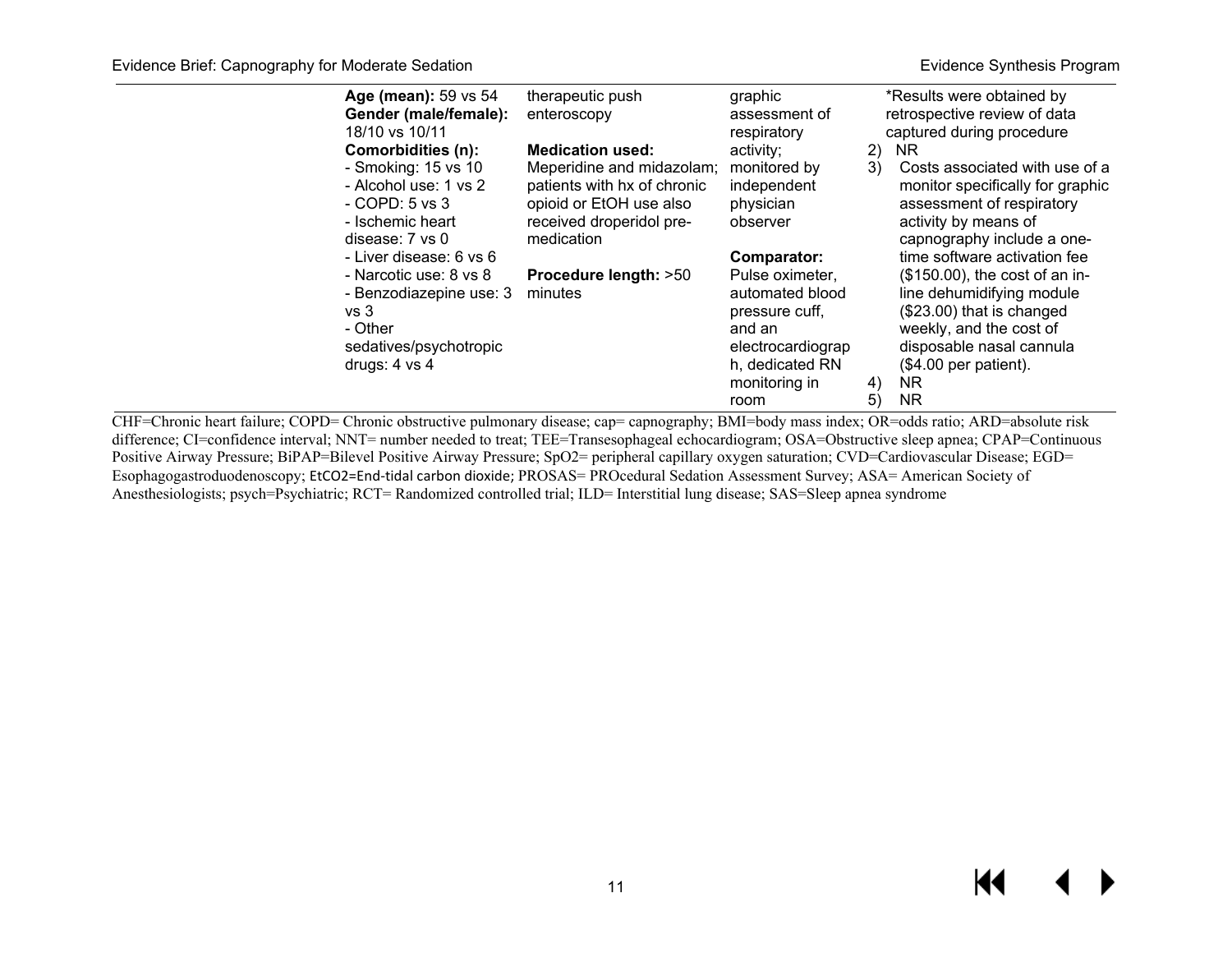#### **QUALITY ASSESSMENT OF INCLUDED PRIMARY STUDIES**

#### **Quality Assessment of RCTs**

<span id="page-13-1"></span><span id="page-13-0"></span>

| <b>Author</b><br>Year<br>Country | <b>Risk of bias from</b><br>randomization<br>process                                                                                                                                                                                       | <b>Risk of bias</b><br>from<br>deviation<br>from intended<br>interventions<br>(assignment)                                                                                                            | <b>Risk of bias</b><br>from missing<br>outcome data                                                                                                                                                           | <b>Risk of bias in</b><br>measurement<br>of the<br>outcome                                                                          | Risk of bias in<br>selection of the<br>reported result                                             | <b>Overall Rating (Good, Fair,</b><br>Poor) / Main limitations of the<br>study                                                                                                                                                          |
|----------------------------------|--------------------------------------------------------------------------------------------------------------------------------------------------------------------------------------------------------------------------------------------|-------------------------------------------------------------------------------------------------------------------------------------------------------------------------------------------------------|---------------------------------------------------------------------------------------------------------------------------------------------------------------------------------------------------------------|-------------------------------------------------------------------------------------------------------------------------------------|----------------------------------------------------------------------------------------------------|-----------------------------------------------------------------------------------------------------------------------------------------------------------------------------------------------------------------------------------------|
| <b>Brady</b><br>20173            | Low risk<br>Randomized with<br>permuted block<br>randomization by<br>SAS version 9.3,<br>participants and<br>clinicians were aware<br>of treatment<br>allocation by the time<br>sedation<br>administered; similar<br>group characteristics | Some<br>concerns<br>Patients and<br>clinicians<br>aware of<br>assignment by<br>time of<br>sedation;<br>underwent<br>same sedation<br>procedure with<br>variable<br>endpoints                          | Some<br>concerns<br>8 pts were<br>removed<br>because more<br>than 20% of<br>their pulse<br>oximetry or<br>capnography<br>data was<br>missing, more<br>of these were<br>from<br>capnography<br>group (6 vs 2). | Some concerns<br>Measurement<br>is appropriate<br>based on body<br>of literature;<br>data collectors<br>were aware of<br>assignment | Low risk<br>Analysis<br>appropriate and<br>all outcomes<br>from<br>Clinicaltrials.gov<br>reported. | <b>Overall Rating: Fair</b><br><b>Limitations: Patients,</b><br>providers, and observers were<br>aware of treatment arm. Also<br>more patients' data were<br>deemed invalid due to technical<br>difficulties in the capnography<br>arm. |
| Ishiwata<br>20184                | Low risk<br>Randomized with<br>permuted block<br>randomization;<br>Bronchoscopy team<br>members not<br>informed of<br>assignment until day<br>of procedure; no<br>significant<br>differences between<br>groups at baseline.                | Some<br>concerns<br>Not explicitly<br>stated if<br>participants<br>were aware of<br>assignment;<br>bronchoscopy<br>team members<br>were aware of<br>the assignment<br>on the day of<br>the procedure. | Some<br>concerns<br>Similar<br>numbers of pts<br>in each group<br>had incomplete<br>procedural<br>data; post-<br>procedure<br>survey taken<br>by approx. half<br>of patients in<br>each group.                | Some concerns<br>Measurement<br>is appropriate<br>based on body<br>of literature;<br>data collectors<br>were aware of<br>assignment | Low risk<br>Analysis<br>appropriate and<br>all outcomes<br>from trial<br>registration<br>reported. | <b>Overall Rating: Fair</b><br><b>Limitations: Providers and</b><br>observers aware of treatment<br>arm.                                                                                                                                |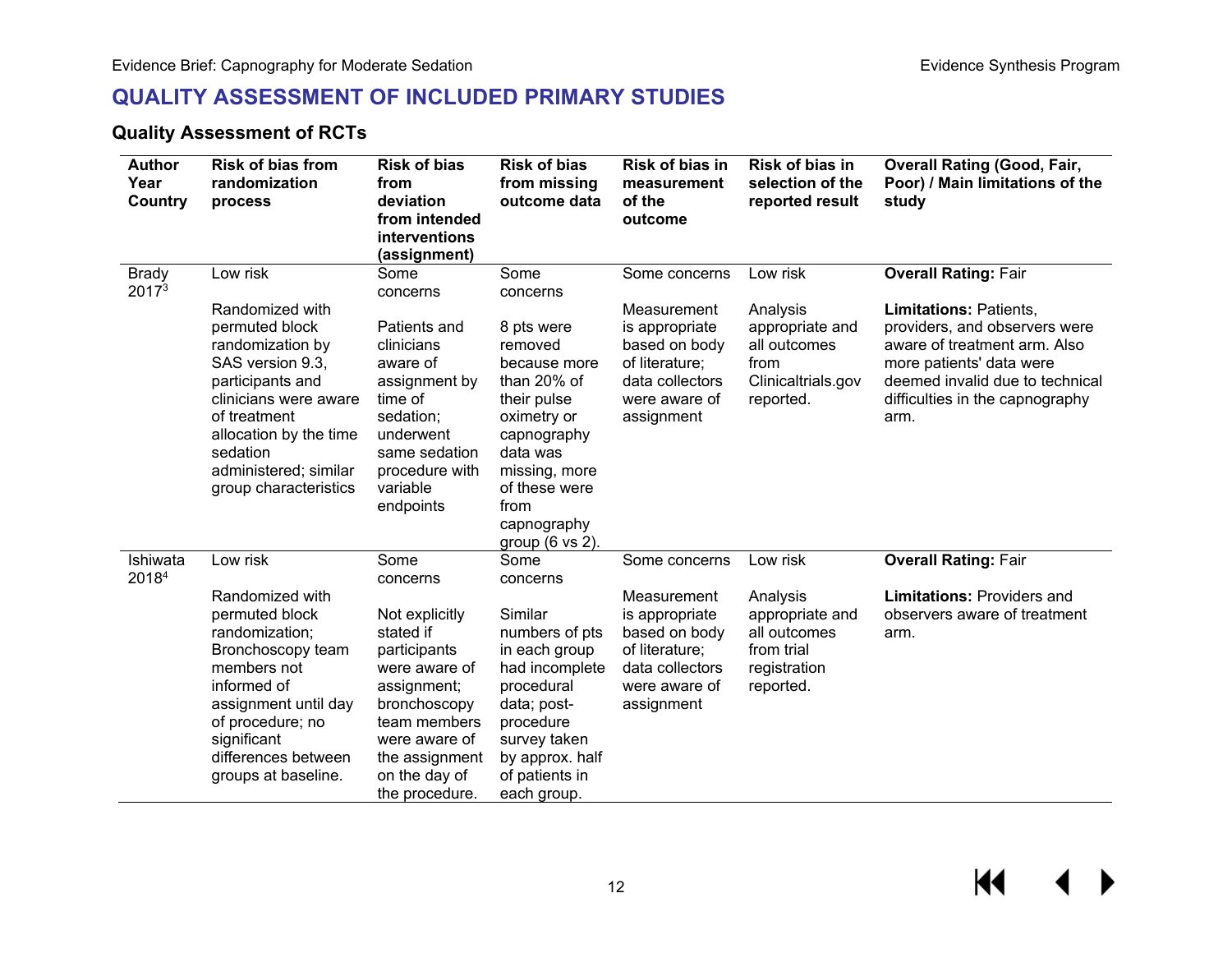<span id="page-14-0"></span>

| <b>Author</b><br>Year<br><b>Country</b> | <b>Risk of bias from</b><br>randomization<br>process                                                                                                                                                                                                                                                                     | <b>Risk of bias</b><br>from<br>deviation<br>from intended<br>interventions<br>(assignment)                                                                                                                                                | <b>Risk of bias</b><br>from missing<br>outcome data                                                                                                                                | Risk of bias in<br>measurement<br>of the<br>outcome                                                                | Risk of bias in<br>selection of the<br>reported result                                           | <b>Overall Rating (Good, Fair,</b><br>Poor) / Main limitations of the<br>study                                        |
|-----------------------------------------|--------------------------------------------------------------------------------------------------------------------------------------------------------------------------------------------------------------------------------------------------------------------------------------------------------------------------|-------------------------------------------------------------------------------------------------------------------------------------------------------------------------------------------------------------------------------------------|------------------------------------------------------------------------------------------------------------------------------------------------------------------------------------|--------------------------------------------------------------------------------------------------------------------|--------------------------------------------------------------------------------------------------|-----------------------------------------------------------------------------------------------------------------------|
| Mehta<br>20166                          | Some concerns<br>Randomized using                                                                                                                                                                                                                                                                                        | Low risk<br>Patients likely                                                                                                                                                                                                               | Some<br>concerns                                                                                                                                                                   | Some concerns<br>Measurement                                                                                       | Low risk<br><b>ITT</b>                                                                           | <b>Overall Rating: Fair</b><br>Limitations: Lack of                                                                   |
|                                         | REDCap software<br>but more specifics on<br>methods not<br>provided. Endoscopy<br>team blinded to<br>randomized groups;<br>significantly lower<br>baseline systolic<br>blood pressure in<br>EGD capnography<br>blinded group                                                                                             | not aware of<br>assigned<br>intervention,<br>although not<br>explicitly<br>stated;<br>endoscopy<br>team members<br>blinded to<br>assignment                                                                                               | 1 pt excluded<br>from<br>capnography<br>blinded group<br>vs 8 pts from<br>capnography<br>open group.                                                                               | is appropriate<br>based on body<br>of literature;<br>data collectors<br>were aware of<br>assignment                | analysis<br>appropriate<br>and all<br>outcomes<br>from trial<br>registration<br>reported.        | information on how<br>randomization was conducted,<br>more pts excluded from<br>capnography open vs blinded<br>group. |
| Qadeer<br>20097                         | Low risk                                                                                                                                                                                                                                                                                                                 | Low risk                                                                                                                                                                                                                                  | Low risk                                                                                                                                                                           | Some concerns                                                                                                      | Low risk                                                                                         | <b>Overall Rating: Good</b>                                                                                           |
|                                         | Randomized by<br>separate Biostatistics<br>group with permuted<br>block randomization;<br>patient and<br>endoscopy team<br>blinded to<br>assignment;<br>independent<br>observer not blinded;<br>baseline<br>characteristics similar<br>except for<br>"participation of<br>trainee in procedure"<br>higher in blinded arm | Patients not<br>aware of<br>assignment;<br>endoscopy<br>team not<br>aware of<br>assignment,<br>but<br>independent<br>observer was<br>aware; initial<br>sedation<br>similar, but<br>variations<br>depending on<br>patient and<br>reaction. | 4 excluded<br>from analysis<br>in open arm, 1<br>excluded in<br>blinded arm<br>due to protocol<br>deviation<br>(difference is<br>that 3 in open<br>arm were<br>already<br>oxygen). | Measurement<br>is appropriate<br>based on body<br>of literature;<br>data collectors<br>were aware of<br>assignment | Analysis<br>appropriate;<br>collected<br>outcomes from<br>trial, plus<br>abnormal<br>ventilation | <b>Limitations: Data collectors</b><br>aware of assignment                                                            |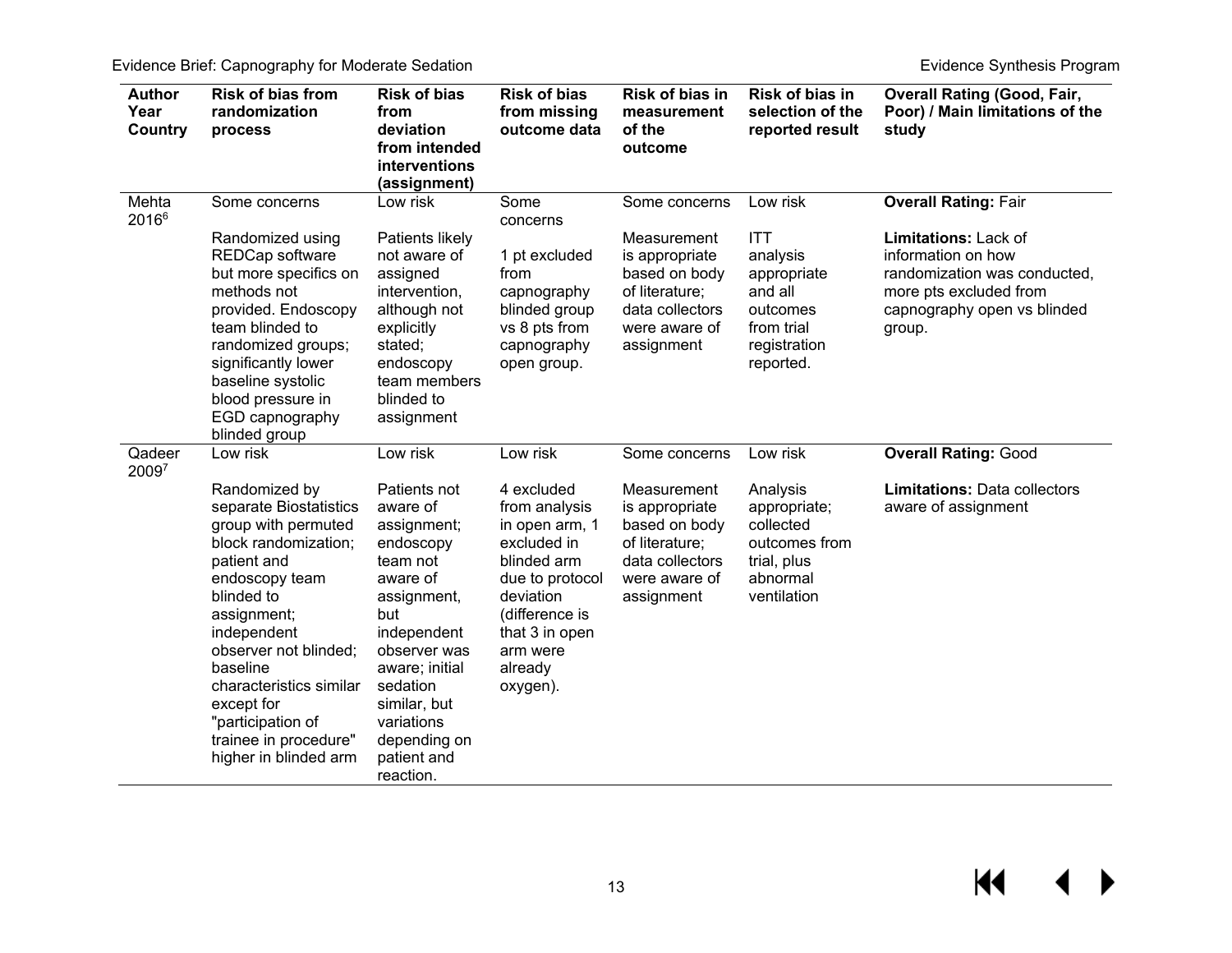#### **Quality Assessment of Observational Studies**

| Author,<br>Year                     | <b>Selection</b><br>bias                                                                                                                                                                                                    | <b>Bias in</b><br>classificatio<br>n of<br>intervention                                                                                                          | <b>Bias due to</b><br>departures<br>from intended<br>interventions                                                                    | <b>Bias due to</b><br>measurement of<br>outcomes                                                                                                                                      | <b>Bias due to</b><br>confounding                                                                                            | <b>Bias due</b><br>to<br>missing<br>data                                                                     | <b>Bias in the</b><br>selection of Rating<br>reported<br>results                                     | Overall                                                                                                                                                                                                                                      |
|-------------------------------------|-----------------------------------------------------------------------------------------------------------------------------------------------------------------------------------------------------------------------------|------------------------------------------------------------------------------------------------------------------------------------------------------------------|---------------------------------------------------------------------------------------------------------------------------------------|---------------------------------------------------------------------------------------------------------------------------------------------------------------------------------------|------------------------------------------------------------------------------------------------------------------------------|--------------------------------------------------------------------------------------------------------------|------------------------------------------------------------------------------------------------------|----------------------------------------------------------------------------------------------------------------------------------------------------------------------------------------------------------------------------------------------|
| Adams<br>20151                      | Some<br>concerns                                                                                                                                                                                                            | Low                                                                                                                                                              | Low                                                                                                                                   | Some concerns                                                                                                                                                                         | Low                                                                                                                          | Low                                                                                                          | Low                                                                                                  | <b>Overall</b><br>Rating: Fair                                                                                                                                                                                                               |
|                                     | Doesn't<br>report<br>number of<br>patients<br>approached<br>for study but<br>explicit<br>inclusion/ex<br>clusion<br>criteria are<br>given; all<br>participants<br>received<br>capnograph<br>y and<br>regular<br>monitoring. | All<br>participants<br>received<br>capnography<br>and regular<br>monitoring;<br>clinical staff<br>could not see<br>capnography<br>monitor<br>during<br>procedure | All pts received<br>both<br>capnography &<br>regular<br>monitoring.<br>Sedation/proce<br>dures reflect<br>usual clinical<br>practice. | Observer not<br>blinded to<br>capnographic<br>readings,<br>outcomes were<br>objectively<br>measured                                                                                   | No significant<br>confounders                                                                                                | No<br>missing<br>data or<br>exclusions                                                                       | Analyses<br>included all<br>participants                                                             | <b>Limitations:</b><br>Observers not<br>blinded to<br>intervention<br>status, but<br>outcomes<br>related to<br>respiratory<br>depression<br>were<br>objectively<br>measured,<br>unclear how<br>many ppts<br>were<br>approached<br>for study. |
| <b>Barnett</b><br>2016 <sup>2</sup> | Some<br>concerns                                                                                                                                                                                                            | Low                                                                                                                                                              | Some<br>concerns                                                                                                                      | High                                                                                                                                                                                  | High                                                                                                                         | Some<br>concerns                                                                                             | Low                                                                                                  | <b>Overall</b><br>Rating: Fair                                                                                                                                                                                                               |
|                                     | Does not<br>report # of<br>pts who<br>were<br>approached<br>for study.<br><b>Differences</b><br>between<br>groups<br>include age,                                                                                           | Intervention<br>groups<br>clearly<br>defined at<br>the start of<br>the<br>intervention.                                                                          | Differences in<br>dosage of<br>sedation used<br>between<br>groups.                                                                    | Outcome<br>assessors<br>(patients, nurses)<br>aware of<br>intervention, and it<br>could have<br>influenced<br>outcomes related<br>to patient<br>discomfort, level of<br>sedation, and | Interventions<br>delivered at<br>different time<br>points, so<br>potential for<br>secular trends<br>to influence<br>results. | Authors<br>don't<br>report<br>numbers<br>of patients<br>or nurses<br>who rated<br>each<br>survey,<br>adverse | Unlikely to<br>be based on<br>multiple<br>analyses,<br>outcome<br>measureme<br>nts, or<br>subgroups. | <b>Limitations:</b><br>Data collected<br>at different<br>time periods<br>for EtCO2 vs<br>Pre-EtCO2<br>arm, there<br>were<br>differences in<br>comorbidities                                                                                  |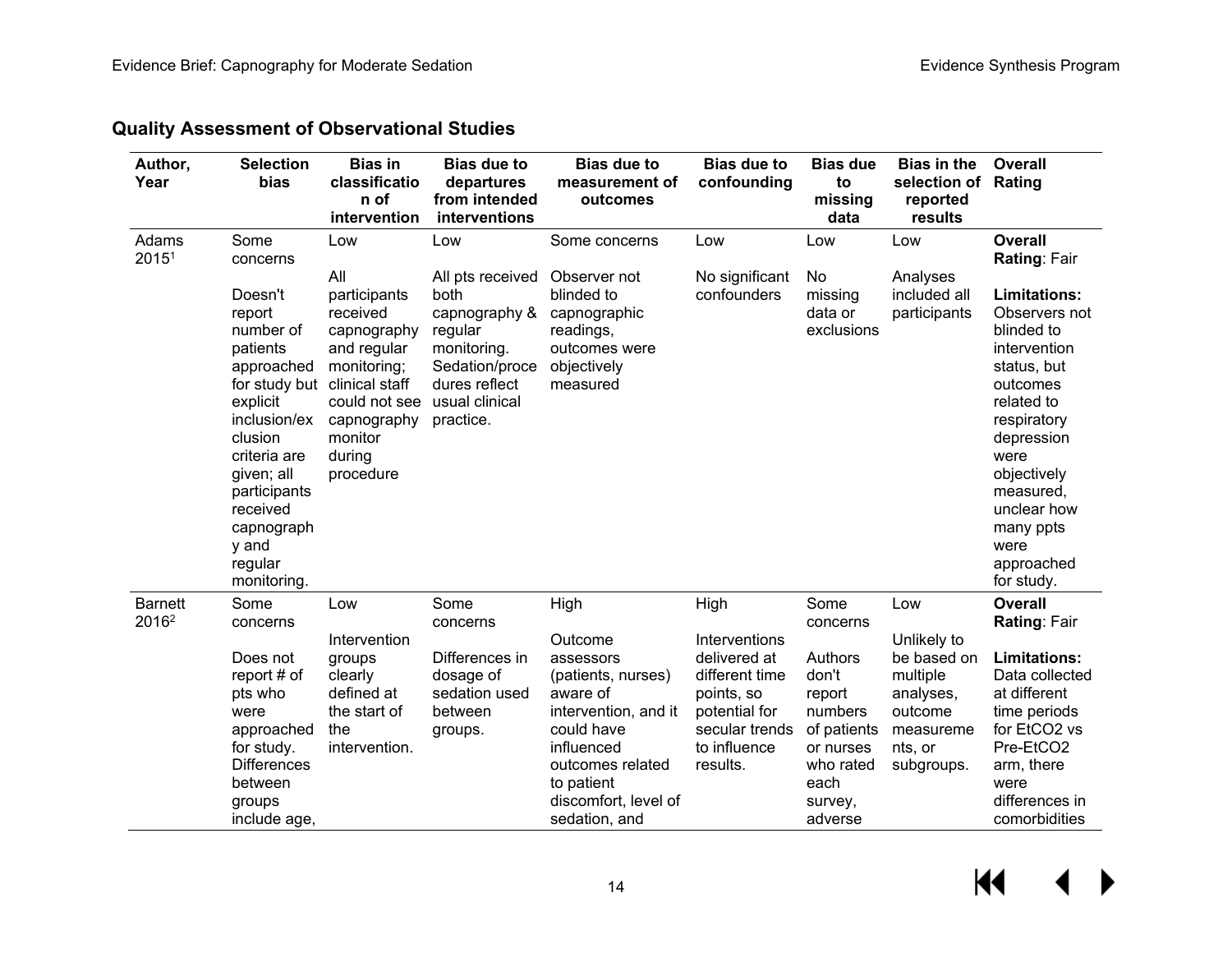| Author,<br>Year            | <b>Selection</b><br>bias                                                                                                                                              | <b>Bias in</b><br>classificatio<br>n of<br>intervention                                                                                                                                                           | <b>Bias due to</b><br>departures<br>from intended<br>interventions                                                                               | <b>Bias due to</b><br>measurement of<br>outcomes                                                                   | <b>Bias due to</b><br>confounding                                                               | <b>Bias due</b><br>to<br>missing<br>data                                                                   | <b>Bias in the</b><br>selection of Rating<br>reported<br>results                                    | <b>Overall</b>                                                                                                                                                                                                       |
|----------------------------|-----------------------------------------------------------------------------------------------------------------------------------------------------------------------|-------------------------------------------------------------------------------------------------------------------------------------------------------------------------------------------------------------------|--------------------------------------------------------------------------------------------------------------------------------------------------|--------------------------------------------------------------------------------------------------------------------|-------------------------------------------------------------------------------------------------|------------------------------------------------------------------------------------------------------------|-----------------------------------------------------------------------------------------------------|----------------------------------------------------------------------------------------------------------------------------------------------------------------------------------------------------------------------|
|                            | comorbiditie<br>s, gender,<br>and only<br>age and<br>gender<br>controlled<br>for in multi-<br>variable<br>analysis.                                                   |                                                                                                                                                                                                                   |                                                                                                                                                  | usefulness of<br>capnography.                                                                                      |                                                                                                 | sedation<br>events not<br>reported in<br>table so<br>unclear if<br>any data<br>was<br>missing.             |                                                                                                     | at baseline<br>that were not<br>controlled for<br>and outcome<br>assessors<br>were aware of<br>which<br>intervention<br>arm they were<br>in.                                                                         |
| Koniaris<br>20035          | High                                                                                                                                                                  | Some<br>concerns                                                                                                                                                                                                  | High                                                                                                                                             | High                                                                                                               | High                                                                                            | High                                                                                                       | Some<br>concerns                                                                                    | <b>Overall</b><br>Rating: Poor                                                                                                                                                                                       |
|                            | Follow-up<br>and start<br>probably<br>didn't<br>coincide; no<br>information<br>about<br>participant<br>characteristi<br>cs beyond<br>those with<br>adverse<br>effects | Retrospectiv<br>e study, so<br>authors<br>aware of<br>intervention;<br>no<br>capnography<br>group<br>n=4,846<br>cases, while<br>capnography<br>group<br>$n = > 600$ ;<br>groups were<br>defined prior<br>to study | No information<br>about<br>procedures;<br>appears to be<br>a variety of<br>endoscopic<br>procedures;<br>limited<br>information<br>about sedation | Because this was a<br>retrospective<br>study, outcome<br>assessors were<br>likely aware of<br>intervention status. | Interventions<br>delivered at<br>different<br>times; limited<br>information on<br>comorbidities | Outcome<br>data only<br>available<br>on<br>patients<br>with<br>adverse<br>effects,<br>14/5,446<br>patients | Limited<br>analysis, not<br>likely to be<br>subgroup<br>analysis or<br>multiple<br>measureme<br>nts | <b>Limitations:</b><br>Retrospective<br>study that<br>provides very<br>limited data on<br>included<br>patients or on<br>the<br>procedures or<br>sedation, so<br>can't draw<br>conclusions<br>about adverse<br>events |
| Vargo<br>2002 <sup>8</sup> | Some<br>concerns                                                                                                                                                      | Low                                                                                                                                                                                                               | Low                                                                                                                                              | Some concerns                                                                                                      | Some<br>concerns                                                                                | Low                                                                                                        | Low                                                                                                 | <b>Overall</b><br>Rating: Fair                                                                                                                                                                                       |
|                            | Doesn't<br>state how<br>many<br>patients<br>were                                                                                                                      | Interventions<br>defined at<br>start of<br>study; all<br>participants<br>received                                                                                                                                 | All pts received<br>both<br>capnography &<br>regular<br>monitoring.<br>Sedation/proce                                                            | Outcome<br>observers not<br>blinded to<br>capnographic<br>readings but<br>outcomes were                            | Heart disease<br>and mean<br>pack-year<br>smoking<br>history                                    | No<br>missing<br>data                                                                                      | Unlikely to<br>be based on<br>subgroup<br>analysis or<br>multiple                                   | <b>Limitations:</b><br><b>Different</b><br>procedures<br>were included,<br>not sure how                                                                                                                              |

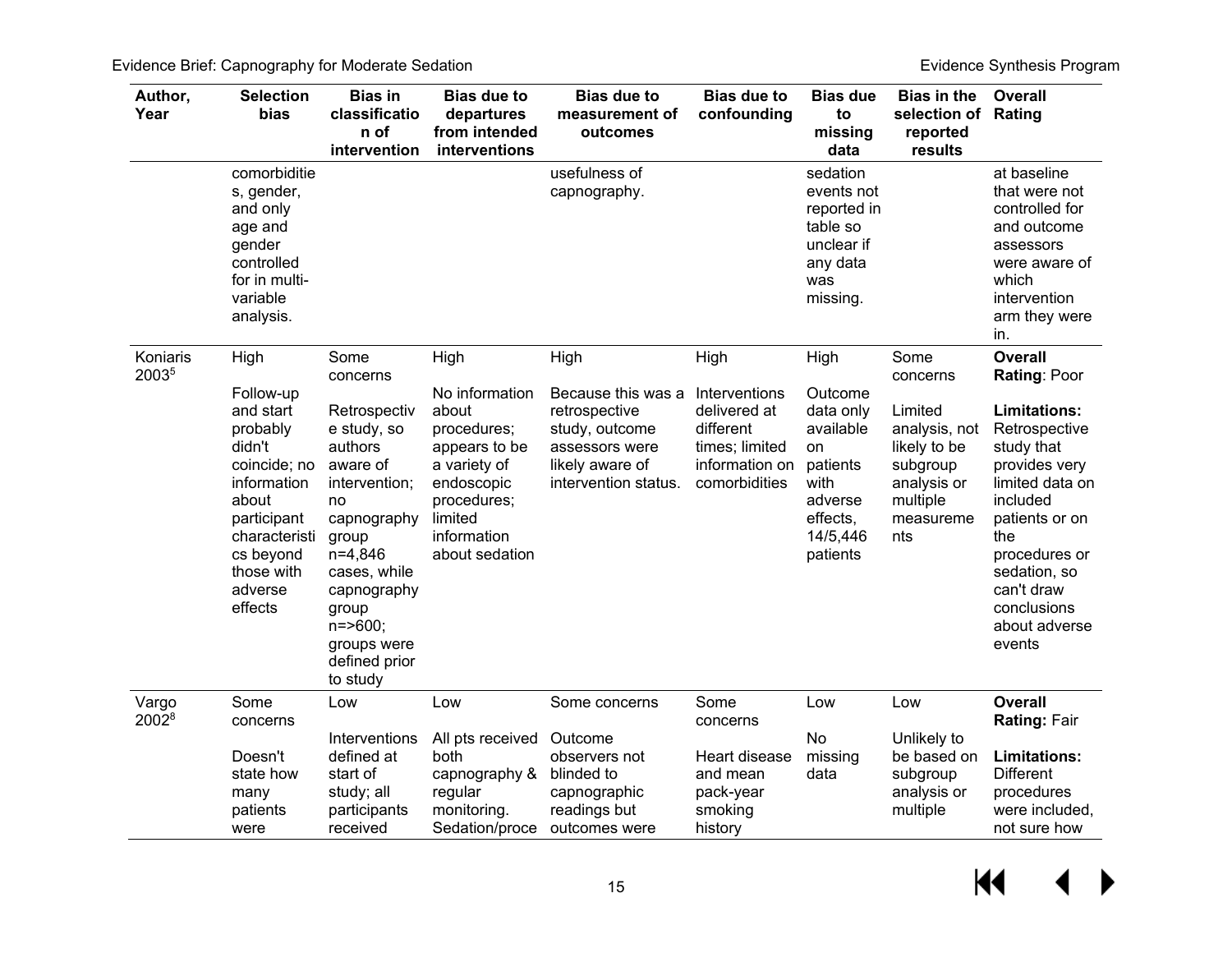<span id="page-17-0"></span>

| Author,<br>Year | <b>Selection</b><br>bias                                                                                                                                                  | <b>Bias in</b><br>classificatio<br>n of<br>intervention                                                         | <b>Bias due to</b><br>departures<br>from intended<br>interventions | <b>Bias due to</b><br>measurement of<br>outcomes | Bias due to<br>confounding                                                                      | <b>Bias due</b><br>to<br>missing<br>data | <b>Bias in the</b><br>selection of Rating<br>reported<br>results | Overall                                                                   |
|-----------------|---------------------------------------------------------------------------------------------------------------------------------------------------------------------------|-----------------------------------------------------------------------------------------------------------------|--------------------------------------------------------------------|--------------------------------------------------|-------------------------------------------------------------------------------------------------|------------------------------------------|------------------------------------------------------------------|---------------------------------------------------------------------------|
|                 | approached<br>for study but and regular<br>explicit<br>inclusion/ex<br>clusion<br>criteria<br>given. All<br>pts received<br>capnograph<br>y and<br>regular<br>monitoring. | capnography<br>monitoring;<br>clinical staff<br>could not see<br>capnography<br>monitor<br>during<br>procedure. | dures reflect<br>usual clinical<br>practice.                       | objectively<br>measured.                         | significantly<br>associated<br>with<br>development<br>of apnea and<br>disordered<br>respiration |                                          | measureme<br>nts                                                 | many patients<br>approached<br>for study,<br>significant<br>comorbidities |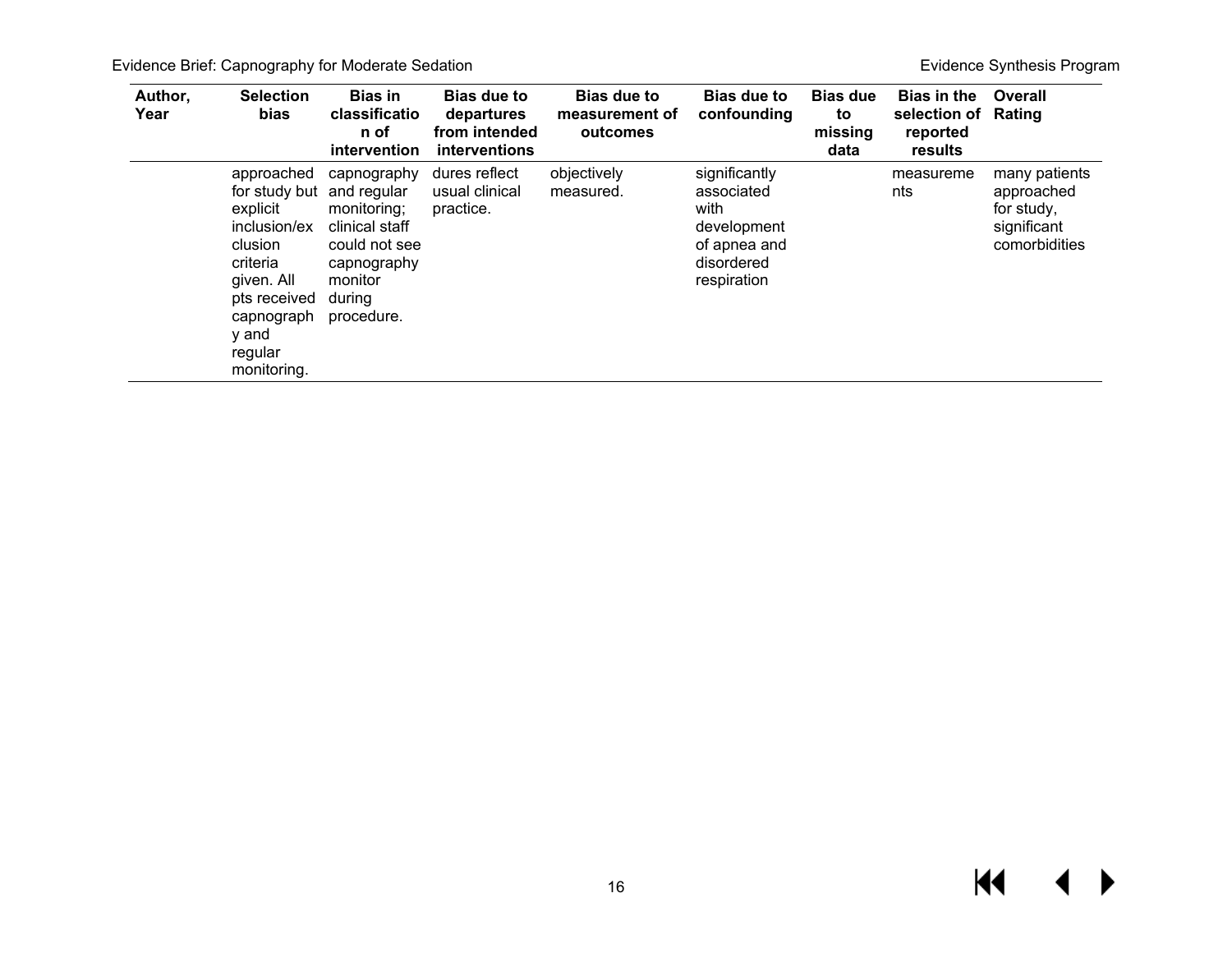## **PEER REVIEW COMMENT TABLE**

| <b>Comment#</b> | Reviewer#                                                                 | <b>Comment</b>                                                                                                                                                                                                                                                                                                                                                                                                | <b>Author Response</b>                                                                                                                                                                                                                                                                                                                                                                                                                                                                                                                                |  |  |  |  |  |  |
|-----------------|---------------------------------------------------------------------------|---------------------------------------------------------------------------------------------------------------------------------------------------------------------------------------------------------------------------------------------------------------------------------------------------------------------------------------------------------------------------------------------------------------|-------------------------------------------------------------------------------------------------------------------------------------------------------------------------------------------------------------------------------------------------------------------------------------------------------------------------------------------------------------------------------------------------------------------------------------------------------------------------------------------------------------------------------------------------------|--|--|--|--|--|--|
|                 | Are the objectives, scope, and methods for this review clearly described? |                                                                                                                                                                                                                                                                                                                                                                                                               |                                                                                                                                                                                                                                                                                                                                                                                                                                                                                                                                                       |  |  |  |  |  |  |
|                 | $\overline{c}$                                                            | Yes                                                                                                                                                                                                                                                                                                                                                                                                           | None                                                                                                                                                                                                                                                                                                                                                                                                                                                                                                                                                  |  |  |  |  |  |  |
| $\overline{2}$  | 3                                                                         | Yes                                                                                                                                                                                                                                                                                                                                                                                                           | None                                                                                                                                                                                                                                                                                                                                                                                                                                                                                                                                                  |  |  |  |  |  |  |
| 3               | 4                                                                         | Yes                                                                                                                                                                                                                                                                                                                                                                                                           | None                                                                                                                                                                                                                                                                                                                                                                                                                                                                                                                                                  |  |  |  |  |  |  |
| 4               | 5                                                                         | Yes                                                                                                                                                                                                                                                                                                                                                                                                           | None                                                                                                                                                                                                                                                                                                                                                                                                                                                                                                                                                  |  |  |  |  |  |  |
| 5               | 6                                                                         | Yes                                                                                                                                                                                                                                                                                                                                                                                                           | None                                                                                                                                                                                                                                                                                                                                                                                                                                                                                                                                                  |  |  |  |  |  |  |
| 6               | $\overline{7}$                                                            | Yes                                                                                                                                                                                                                                                                                                                                                                                                           | None                                                                                                                                                                                                                                                                                                                                                                                                                                                                                                                                                  |  |  |  |  |  |  |
| $\overline{7}$  | 8                                                                         | Yes                                                                                                                                                                                                                                                                                                                                                                                                           | None                                                                                                                                                                                                                                                                                                                                                                                                                                                                                                                                                  |  |  |  |  |  |  |
|                 |                                                                           | Is there any indication of bias in our synthesis of the evidence?                                                                                                                                                                                                                                                                                                                                             |                                                                                                                                                                                                                                                                                                                                                                                                                                                                                                                                                       |  |  |  |  |  |  |
| 8               | $\overline{\mathbf{c}}$                                                   | No                                                                                                                                                                                                                                                                                                                                                                                                            | None                                                                                                                                                                                                                                                                                                                                                                                                                                                                                                                                                  |  |  |  |  |  |  |
| 9               | 3                                                                         | <b>No</b>                                                                                                                                                                                                                                                                                                                                                                                                     | None                                                                                                                                                                                                                                                                                                                                                                                                                                                                                                                                                  |  |  |  |  |  |  |
| 10              | 4                                                                         | No                                                                                                                                                                                                                                                                                                                                                                                                            | None                                                                                                                                                                                                                                                                                                                                                                                                                                                                                                                                                  |  |  |  |  |  |  |
| 11              | 5                                                                         | No                                                                                                                                                                                                                                                                                                                                                                                                            | None                                                                                                                                                                                                                                                                                                                                                                                                                                                                                                                                                  |  |  |  |  |  |  |
| 12              | 6                                                                         | No                                                                                                                                                                                                                                                                                                                                                                                                            | None                                                                                                                                                                                                                                                                                                                                                                                                                                                                                                                                                  |  |  |  |  |  |  |
| 13              | $\overline{7}$                                                            | No                                                                                                                                                                                                                                                                                                                                                                                                            | None                                                                                                                                                                                                                                                                                                                                                                                                                                                                                                                                                  |  |  |  |  |  |  |
| 14              | 8                                                                         | No                                                                                                                                                                                                                                                                                                                                                                                                            | None                                                                                                                                                                                                                                                                                                                                                                                                                                                                                                                                                  |  |  |  |  |  |  |
|                 |                                                                           | Are there any published or unpublished studies that we may have overlooked?                                                                                                                                                                                                                                                                                                                                   |                                                                                                                                                                                                                                                                                                                                                                                                                                                                                                                                                       |  |  |  |  |  |  |
| 15              | 2                                                                         | No                                                                                                                                                                                                                                                                                                                                                                                                            | None                                                                                                                                                                                                                                                                                                                                                                                                                                                                                                                                                  |  |  |  |  |  |  |
| 16              | 3                                                                         | <b>No</b>                                                                                                                                                                                                                                                                                                                                                                                                     | None                                                                                                                                                                                                                                                                                                                                                                                                                                                                                                                                                  |  |  |  |  |  |  |
| 17              | 4                                                                         | <b>No</b>                                                                                                                                                                                                                                                                                                                                                                                                     | None                                                                                                                                                                                                                                                                                                                                                                                                                                                                                                                                                  |  |  |  |  |  |  |
| 18              | 5                                                                         | 1. Beitz A, Riphaus A, Meining A, Kronshage T,<br>Geist C, Wagenpfeil S, Weber A, Jung A, Bajbouj<br>M, Pox C, Schneider G, Schmid RM, Wehrmann T,<br>von Delius S: Capnographic monitoring reduces<br>the incidence of arterial oxygen desaturation and<br>hypoxemia during propofol sedation for<br>colonoscopy: a randomized, controlled study<br>(ColoCap Study). Am J Gastroenterol 2012;<br>107:1205-12 | We excluded studies where moderate sedation was induced<br>through propofol because we were only interested in studies<br>of moderate sedation in non-anesthesia settings (at the VHA,<br>propofol and other anesthetic drugs can only be administered<br>by an anesthesiologist, nurse anesthetist or other LIP with<br>training to rescue a patient from general anesthesia<br>according to VHA Directive 1073). We have added a few<br>sentences to the Methods > Searches and Study Selection<br>section to describe this rationale more clearly. |  |  |  |  |  |  |
| 19              | 5                                                                         | 2. Langhan ML, Shabanova V, Li FY, Bernstein SL,<br>Shapiro ED: A randomized controlled trial of                                                                                                                                                                                                                                                                                                              | We excluded studies of children.                                                                                                                                                                                                                                                                                                                                                                                                                                                                                                                      |  |  |  |  |  |  |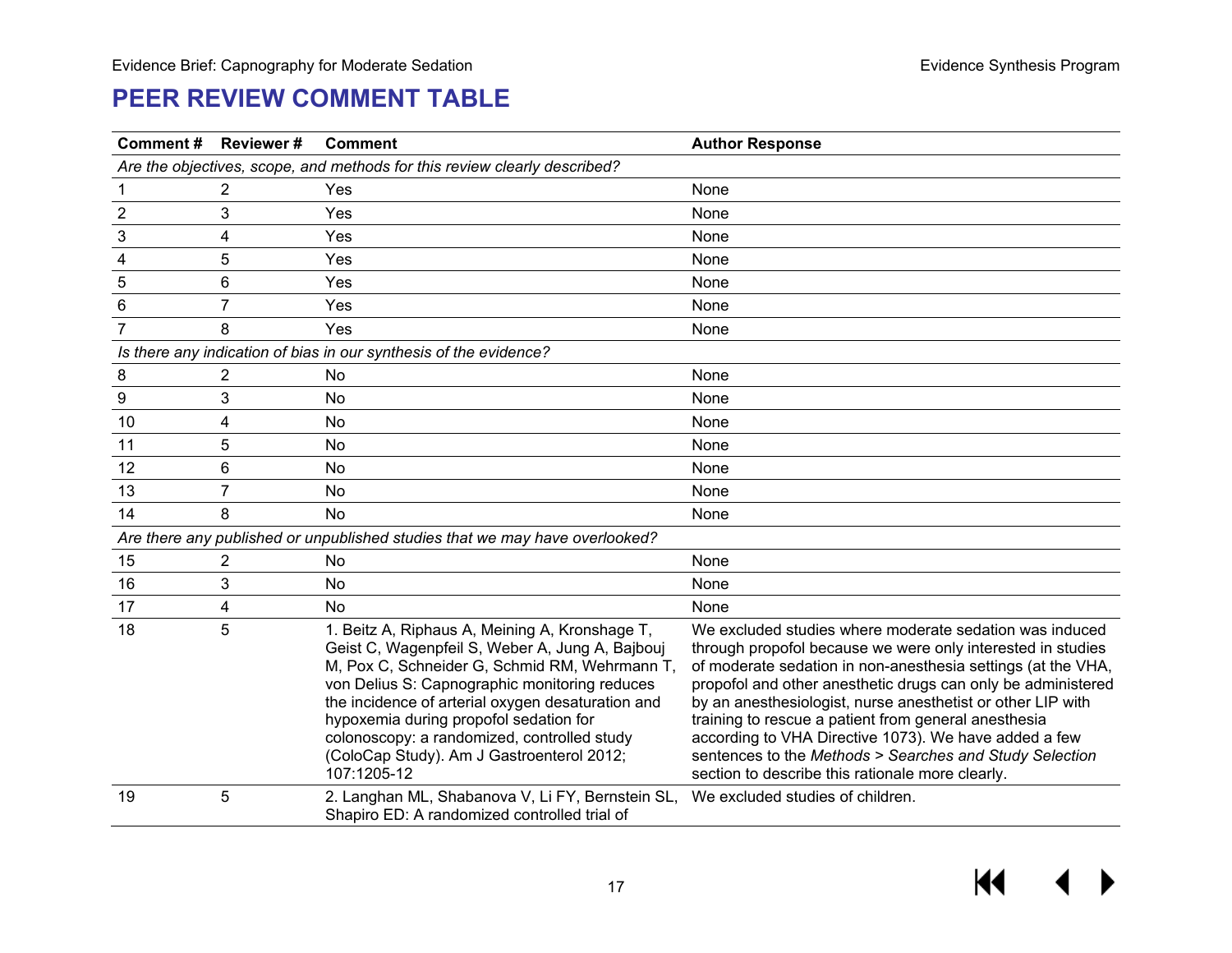| <b>Comment#</b> | <b>Reviewer#</b> | <b>Comment</b>                                                                                                                                                                                                                                                                                                                                                                                                                                                                                                                                                                                                                                                                                                                                                              | <b>Author Response</b>                                                                                                                                                                                                                                                                                                                                                                                                                                                                                                    |
|-----------------|------------------|-----------------------------------------------------------------------------------------------------------------------------------------------------------------------------------------------------------------------------------------------------------------------------------------------------------------------------------------------------------------------------------------------------------------------------------------------------------------------------------------------------------------------------------------------------------------------------------------------------------------------------------------------------------------------------------------------------------------------------------------------------------------------------|---------------------------------------------------------------------------------------------------------------------------------------------------------------------------------------------------------------------------------------------------------------------------------------------------------------------------------------------------------------------------------------------------------------------------------------------------------------------------------------------------------------------------|
|                 |                  | capnography during sedation in a pediatric<br>emergency setting. Am J Emerg Med 2015; 33:25-<br>30                                                                                                                                                                                                                                                                                                                                                                                                                                                                                                                                                                                                                                                                          |                                                                                                                                                                                                                                                                                                                                                                                                                                                                                                                           |
| 20              | 5                | 3. Slagelse C, Vilmann P, Hornslet P, Jørgensen<br>HL, Horsted TI: The role of capnography in<br>endoscopy patients undergoing nurse-administered<br>propofol sedation: a randomized study. Scand J<br>Gastroenterol 2013; 48: 1222-30                                                                                                                                                                                                                                                                                                                                                                                                                                                                                                                                      | We excluded studies of propofol- see comment #18 above.                                                                                                                                                                                                                                                                                                                                                                                                                                                                   |
| 21              | 6                | No                                                                                                                                                                                                                                                                                                                                                                                                                                                                                                                                                                                                                                                                                                                                                                          | None                                                                                                                                                                                                                                                                                                                                                                                                                                                                                                                      |
| 22              | $\overline{7}$   | No                                                                                                                                                                                                                                                                                                                                                                                                                                                                                                                                                                                                                                                                                                                                                                          | None                                                                                                                                                                                                                                                                                                                                                                                                                                                                                                                      |
| 23              | 8                | <b>No</b>                                                                                                                                                                                                                                                                                                                                                                                                                                                                                                                                                                                                                                                                                                                                                                   | None                                                                                                                                                                                                                                                                                                                                                                                                                                                                                                                      |
|                 |                  | Additional suggestions or comments can be provided below.                                                                                                                                                                                                                                                                                                                                                                                                                                                                                                                                                                                                                                                                                                                   |                                                                                                                                                                                                                                                                                                                                                                                                                                                                                                                           |
| 24              | $\overline{2}$   | This is a well written report with a thorough review<br>of a very important and controversial topic. I want<br>to thank the authors for their excellent work on this<br>report.                                                                                                                                                                                                                                                                                                                                                                                                                                                                                                                                                                                             | Thank you.                                                                                                                                                                                                                                                                                                                                                                                                                                                                                                                |
| 25              | $\overline{2}$   | I have a few minor comments:<br>1) Page 3, Line 18 (and elsewhere in the<br>document, such as page 5, line 43): It may not be<br>obvious to some readers how use of capnography<br>could lead to access challenges. It may help for the<br>authors to expand on this concept. For example, do<br>they mean that VA facilities may not have<br>capnography equipment available, and would not<br>be able to do moderate sedation procedures until<br>capnography equipment is obtained? This also<br>raises the question of whether or not capnography<br>(should it become mandator in the VA) would be<br>required for non-VA care providers who administer<br>moderate sedation to Veterans while performing<br>services at the request of the VA (and at VA<br>expense). | Added language indicating that wait times could be affected<br>by added procedural time or need for additional staffing or<br>equipment that could reduce the number of procedures that<br>can be completed each day.<br>While it is an interesting question whether capnography<br>would be required for non-VA care providers providing care<br>at the request of the VA (such as in community care<br>settings), this is more of a compliance question than a<br>research one, and is beyond the scope of this review. |
| 26              | $\overline{2}$   | 2) Page 5, line 24: "EGD" is misspelled.                                                                                                                                                                                                                                                                                                                                                                                                                                                                                                                                                                                                                                                                                                                                    | Fixed this.                                                                                                                                                                                                                                                                                                                                                                                                                                                                                                               |
| 27              | $\overline{2}$   | 3) Page 11, line 12: Is this line meant to be a<br>heading? Consider changing the font (e.g. bold or<br>italics)                                                                                                                                                                                                                                                                                                                                                                                                                                                                                                                                                                                                                                                            | Fixed this.                                                                                                                                                                                                                                                                                                                                                                                                                                                                                                               |

# $M \rightarrow$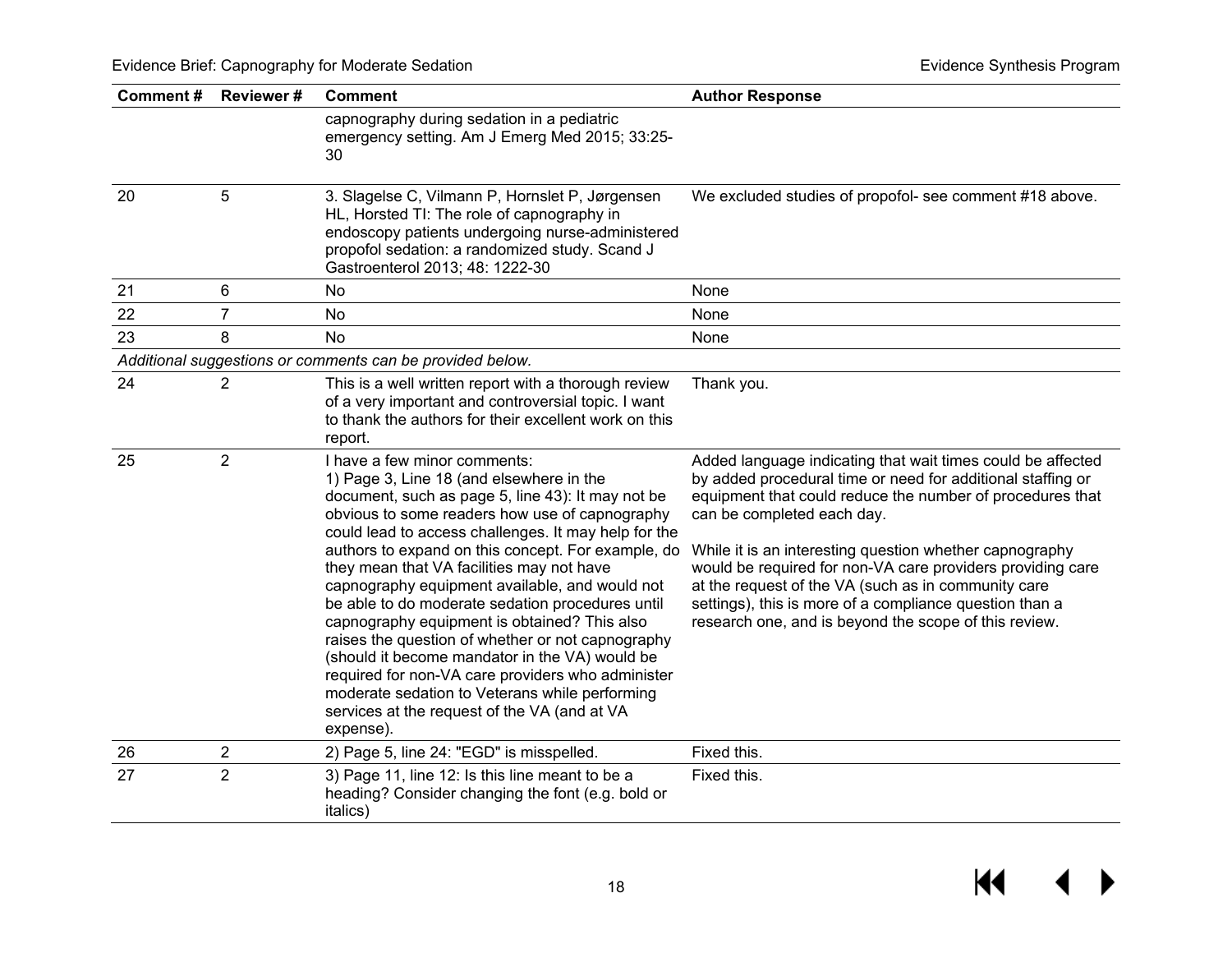| Comment# | <b>Reviewer#</b> | <b>Comment</b>                                                                                                                                                                                                                                                                                                                                                                                                                                                                                                                                                       | <b>Author Response</b>                                                                                                                                                                                                                                                                                                                                                                                                                                                                                                                                                                                                                                                                                                                                   |
|----------|------------------|----------------------------------------------------------------------------------------------------------------------------------------------------------------------------------------------------------------------------------------------------------------------------------------------------------------------------------------------------------------------------------------------------------------------------------------------------------------------------------------------------------------------------------------------------------------------|----------------------------------------------------------------------------------------------------------------------------------------------------------------------------------------------------------------------------------------------------------------------------------------------------------------------------------------------------------------------------------------------------------------------------------------------------------------------------------------------------------------------------------------------------------------------------------------------------------------------------------------------------------------------------------------------------------------------------------------------------------|
| 28       | 2                | 4) Page 11, Cost Section: It may help the audience<br>if the authors could expand the discussion of costs<br>a bit. Perhaps clarify the fixed and variable costs:<br>a) Fixed costs: Each procedure room that uses<br>moderate sedation (e.g. GI, Cardiology, Radiology,<br>Pulmonary) would need to purchase hardware and<br>software<br>b) Variable costs: Each procedure would need a<br>special cannula for measuring exhaled CO2 and<br>the dehumidifying modules that need to be<br>changed weekly                                                             | We revised this section to indicate that authors reported both<br>fixed costs (e.g., costs of procuring and maintaining<br>hardware and software for procedure rooms) as well as<br>variable costs (e.g., costs of single-use capnograph lines and<br>cannulas).                                                                                                                                                                                                                                                                                                                                                                                                                                                                                         |
| 29       | $\overline{2}$   | 5) Page 12, line 15: Consider use of a heading<br>font?                                                                                                                                                                                                                                                                                                                                                                                                                                                                                                              | Fixed this.                                                                                                                                                                                                                                                                                                                                                                                                                                                                                                                                                                                                                                                                                                                                              |
| 30       | $\overline{2}$   | 6) Page 15, line 17: Do you mean "suction"?                                                                                                                                                                                                                                                                                                                                                                                                                                                                                                                          | Changed to "suction."                                                                                                                                                                                                                                                                                                                                                                                                                                                                                                                                                                                                                                                                                                                                    |
| 31       | 2                | 7) Page 19, line 9: Is "ED" defined previously?                                                                                                                                                                                                                                                                                                                                                                                                                                                                                                                      | Changed to "emergency department."                                                                                                                                                                                                                                                                                                                                                                                                                                                                                                                                                                                                                                                                                                                       |
| 32       | $\overline{2}$   | 8) Finally, do the authors think that the discussion<br>of the impact of false alarms could or should be<br>expanded? What is known about false alarms in<br>this or comparable settings? Do false alarms<br>distract the proceduralist from performing their<br>procedure? Could it lead to unintended<br>consequences, such as missed pathology,<br>complications or aborted procedures? Or might it<br>lead to "alarm fatigue" whereby the provider learns<br>to ignore the alarms?                                                                               | We added additional language to the discussion to elaborate<br>on the idea that false alarms could be potentially distracting<br>to clinicians. In this section, we now cite 3 articles. 2 of these<br>articles provide anecdotal accounts of some of the potential<br>drawbacks of capnography monitoring such as "needless<br>disruption, prolongation, or abandonment of procedures that<br>the sedation was intended to facilitate" (Terp 2013 & Green<br>2010). The third citation is a book chapter that commented<br>that in 2005 the ASA changed their guidelines to indicate that<br>clinicians should not turn off capnography and pulse oximetry<br>alarms, which suggests that some clinicians find them to be<br>more harmful than helpful. |
| 33       | 3                | I feel that the study was well done, particularly to<br>the extent afforded by the available literature. One<br>strong conclusion is that more study really needs to<br>be performed (optimally in the suggested format<br>within this ESP report) before drawing any<br>confident conclusions for the majority of conscious<br>sedation procedures. Even in those GI procedures<br>and bronchoscopy where there was some element<br>of benefit derived with capnography<br>measurements, it's not convincing that the benefits<br>are clinically relevant outcomes. | None.                                                                                                                                                                                                                                                                                                                                                                                                                                                                                                                                                                                                                                                                                                                                                    |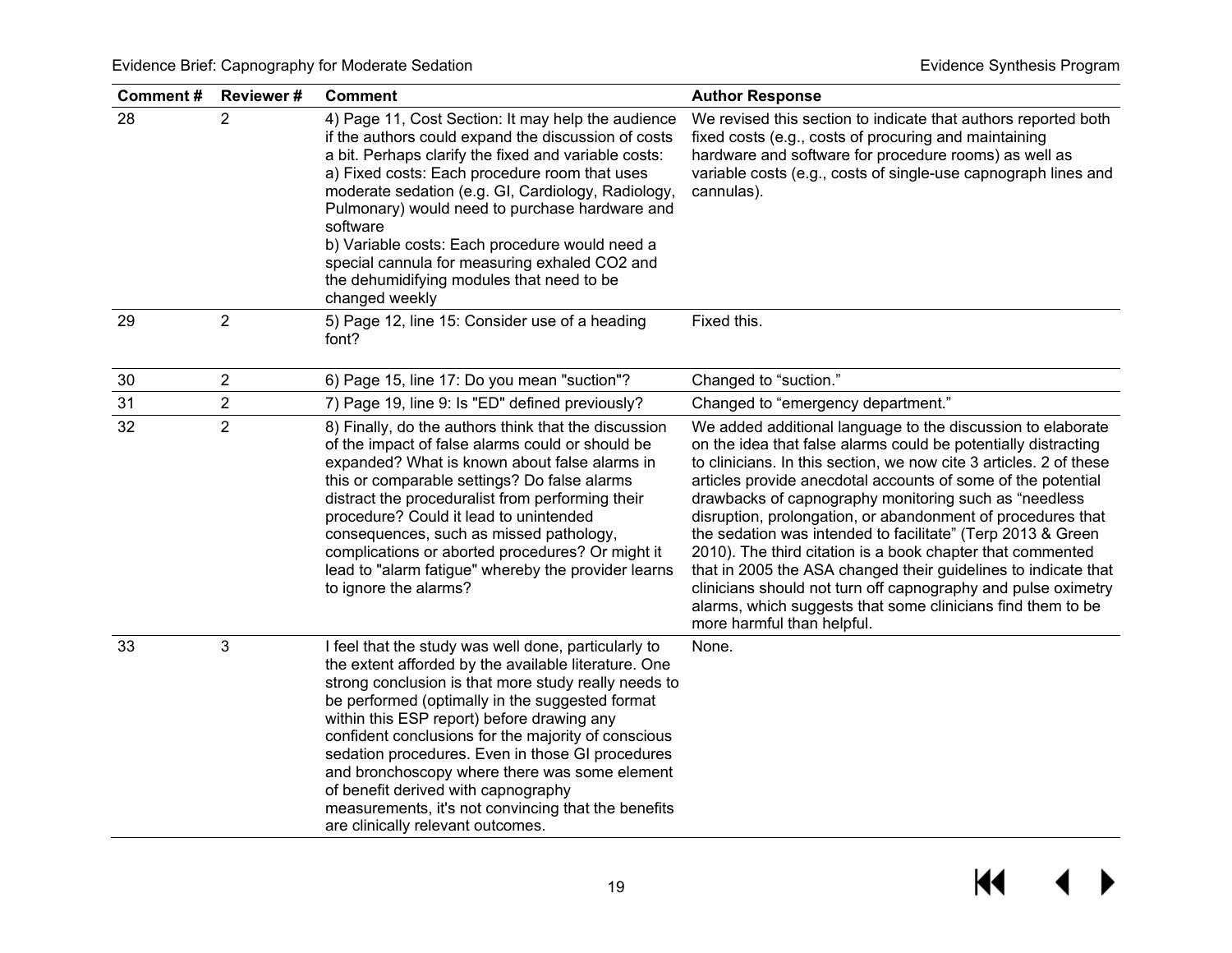| <b>Comment#</b> | <b>Reviewer#</b><br><b>Comment</b> |                                                                                                                                                                                                                                                                                                                                                                                                                                                                                                                                                                                                                                                                                                                                                                                                                                                                                                                                                                                                                                                                                                                                                                                                                                                                                                                                                                                                                                                                                                                                                 | <b>Author Response</b>                                                                                                                                                                                                       |  |  |
|-----------------|------------------------------------|-------------------------------------------------------------------------------------------------------------------------------------------------------------------------------------------------------------------------------------------------------------------------------------------------------------------------------------------------------------------------------------------------------------------------------------------------------------------------------------------------------------------------------------------------------------------------------------------------------------------------------------------------------------------------------------------------------------------------------------------------------------------------------------------------------------------------------------------------------------------------------------------------------------------------------------------------------------------------------------------------------------------------------------------------------------------------------------------------------------------------------------------------------------------------------------------------------------------------------------------------------------------------------------------------------------------------------------------------------------------------------------------------------------------------------------------------------------------------------------------------------------------------------------------------|------------------------------------------------------------------------------------------------------------------------------------------------------------------------------------------------------------------------------|--|--|
| 34              | 4                                  | No recommended changes.                                                                                                                                                                                                                                                                                                                                                                                                                                                                                                                                                                                                                                                                                                                                                                                                                                                                                                                                                                                                                                                                                                                                                                                                                                                                                                                                                                                                                                                                                                                         | None.                                                                                                                                                                                                                        |  |  |
| 35              | 5                                  | The authors are to be congratulated on a well<br>written manuscript. I have concerns related to<br>process which may have led to an inadequate<br>meta-analysis, thereby resulting in faulty summary<br>conclusions. Specifically, the rapid review<br>methodology appears to have excluded at least<br>three RCTs which may have altered the results of<br>the meta-analysis.<br>1. Beitz A, Riphaus A, Meining A, Kronshage T,<br>Geist C, Wagenpfeil S, Weber A, Jung A, Bajbouj<br>M, Pox C, Schneider G, Schmid RM, Wehrmann T,<br>von Delius S: Capnographic monitoring reduces<br>the incidence of arterial oxygen desaturation and<br>hypoxemia during propofol sedation for<br>colonoscopy: a randomized, controlled study<br>(ColoCap Study). Am J Gastroenterol 2012;<br>107:1205-12<br>2. Langhan ML, Shabanova V, Li FY, Bernstein SL,<br>Shapiro ED: A randomized controlled trial of<br>capnography during sedation in a pediatric<br>emergency setting. Am J Emerg Med 2015; 33:25-<br>30<br>3. Slagelse C, Vilmann P, Hornslet P, Jørgensen<br>HL, Horsted TI: The role of capnography in<br>endoscopy patients undergoing nurse-administered<br>propofol sedation: a randomized study. Scand J<br>Gastroenterol 2013; 48: 1222-30). Additionally, it<br>appears that the authors utilized a random-effects<br>model; accordingly, a minimum of 5 independent<br>RCTs would be required for meta-analysis<br>(Jackson D, Turner R: Power analysis for random-<br>effects meta-analysis. Res Synth Methods 2017;<br>8:290-302). | See comments #18, 19, & 20 above. We would exclude<br>these 3 studies as 2 administered propofol and 1 was<br>conducted in children.                                                                                         |  |  |
| 36              | 5                                  | Additional concerns related to a lack of clear<br>definitions of "adverse events" with both<br>intermediate and long term patient follow up to<br>better assure safety. Consider adding "lower risk<br>patients" to the title.                                                                                                                                                                                                                                                                                                                                                                                                                                                                                                                                                                                                                                                                                                                                                                                                                                                                                                                                                                                                                                                                                                                                                                                                                                                                                                                  | In our eligibility criteria, we specify that adverse events<br>include "morbidity and mortality, unplanned interventions or<br>post-procedure ICU or hospital admission, false alarms and<br>other unintended consequences." |  |  |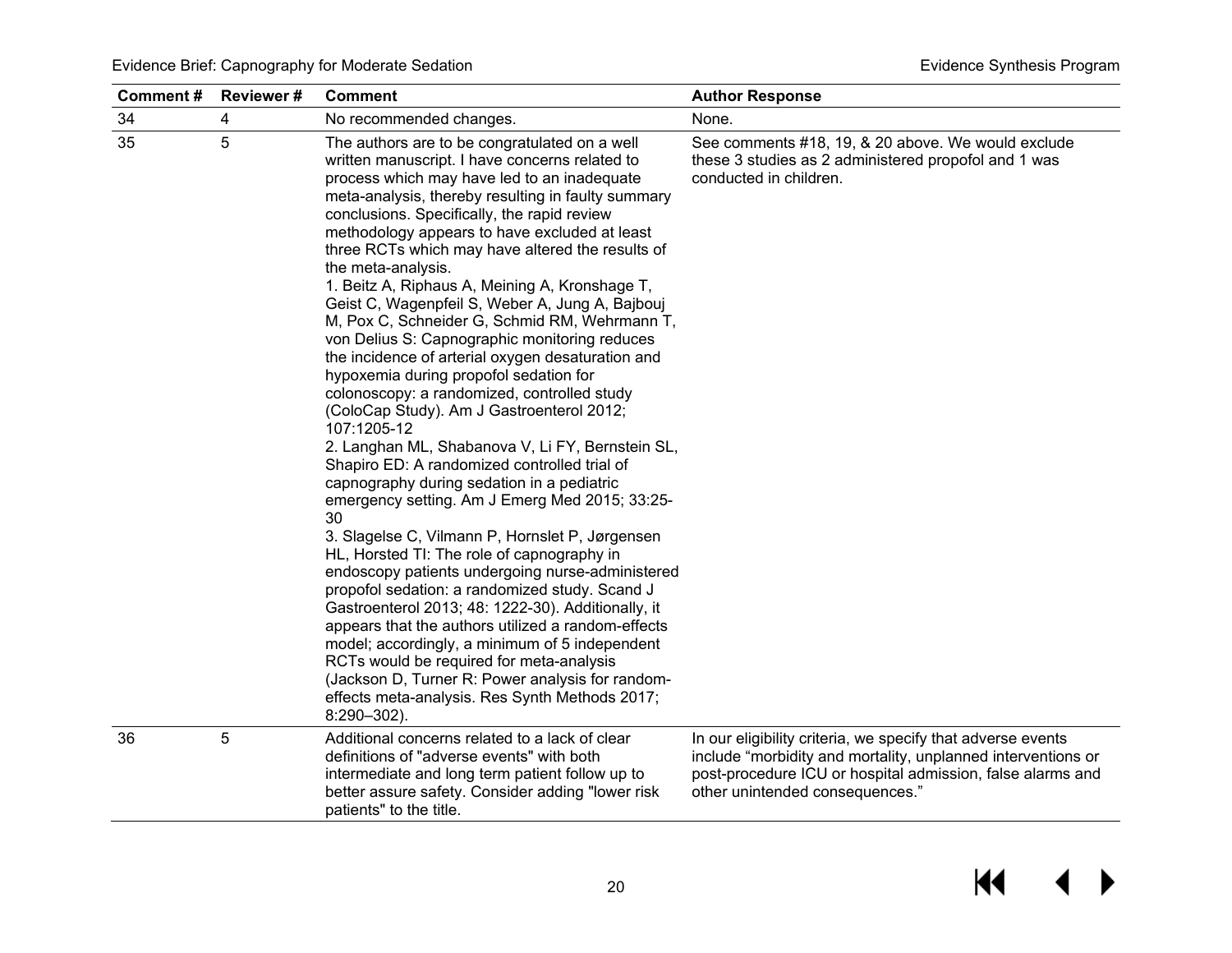| <b>Comment#</b> | Reviewer#      | <b>Comment</b>                                                                                                                                                                                                                                                                                                                                                                                                                                                                                                                                                                                                                                | <b>Author Response</b>                                                                                                                                                                                                                                                                                                                                                                                    |
|-----------------|----------------|-----------------------------------------------------------------------------------------------------------------------------------------------------------------------------------------------------------------------------------------------------------------------------------------------------------------------------------------------------------------------------------------------------------------------------------------------------------------------------------------------------------------------------------------------------------------------------------------------------------------------------------------------|-----------------------------------------------------------------------------------------------------------------------------------------------------------------------------------------------------------------------------------------------------------------------------------------------------------------------------------------------------------------------------------------------------------|
|                 |                |                                                                                                                                                                                                                                                                                                                                                                                                                                                                                                                                                                                                                                               | While it is true that our findings were limited to studies in<br>lower risk patients (ie, those at ASA level I-III), we did not<br>specifically design our protocol to only look for lower risk<br>patients- so adding this to the title could potentially be<br>misleading. Instead, we have revised the title of the report to<br>be "Capnography for Moderate Sedation in Non-Anesthesia<br>Settings." |
| 37              | $\overline{7}$ | Overall valuable contribution to the field. The<br>removal of general anesthesia from the literature<br>synthesis helps understand the relative impact of<br>capnography. Given the motivation is to help VA<br>understand the value of capngraphy, as argued by<br>Porter et al (NEJM 2010) outcomes should be<br>grounded in clinical meaning.                                                                                                                                                                                                                                                                                              | Thank you.                                                                                                                                                                                                                                                                                                                                                                                                |
| 38              | $\overline{7}$ | line 55-57 "Overall, we have low confidence in<br>these findings due to similar study limitations as<br>were seen in the GI studies, as well as an<br>inconsistent effect of capnography across studies."<br>It is not entirely clear what the overall low<br>confidence applies to.                                                                                                                                                                                                                                                                                                                                                          | Revised to say that "we have low confidence in these<br>studies' findings."                                                                                                                                                                                                                                                                                                                               |
| 39              | $\overline{7}$ | I think the manuscript would benefit from a<br>discussion between the measurement of process<br>outcomes vs clinical outcomes. Process outcomes<br>often times have no clinical meaning in contrast to<br>clinical outcomes - such as MI, mortality, need<br>admission, etc. Transient hypoxemia would be<br>considered process as it is meant to serve as a<br>process that could portend, but not actually lead to<br>poor outcome. These trials/studies would suggest<br>that proceduralists, regardless of the use of<br>capnography, can avoid serious (clinically<br>meaningful) outcomes for patients undergoing<br>moderate sedation. | We agree it's important to distinguish between types of<br>outcomes and that serious adverse events are more clinically<br>meaningful than transient hypoxemia. The third paragraph of<br>the background section discusses the role of hypoxemia<br>measurement as an intermediate (or process) outcome on<br>the pathway between use of capnography and improved<br>clinical outcomes.                   |
| 40              | $\overline{7}$ | Definitions - would be useful to provide a table with<br>outcome definitions. Severe hypoxemia sounds<br>bad - but the definition lacks context. For example,<br>patients who have OSA regularly desaturate below<br>levels of 85% for significant duration of the night.<br>Treatment with PAP does not reduce adverse                                                                                                                                                                                                                                                                                                                       | We agree it is important to clarify how authors defined their<br>hypoxemia measurements. Because Brady used a different<br>definition of hypoxemia than the other studies, we decided to<br>define each hypoxemia outcome the first time it's discussed<br>in the text, for each study, rather than provide a table of<br>definitions. The definitions used in each study are also                        |

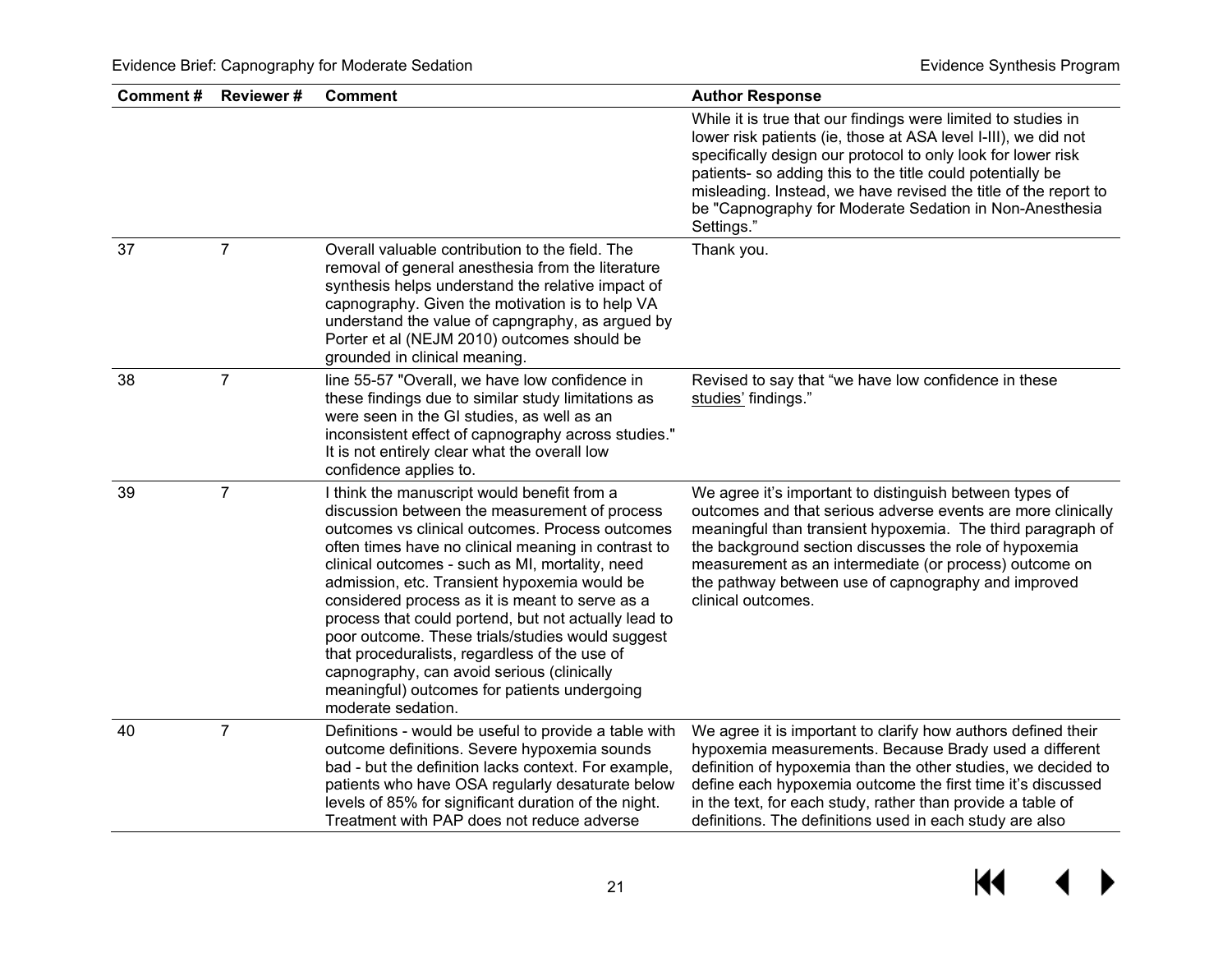| Comment# | <b>Reviewer#</b> | <b>Comment</b>                                                                                                                                                                                                                                                                                                                                                                                                                                                                                                                                                                                                                                                                                                                                                                                                                                                                                                                                                | <b>Author Response</b>                                                                                                                                                                                                                                                                                                                                                            |
|----------|------------------|---------------------------------------------------------------------------------------------------------------------------------------------------------------------------------------------------------------------------------------------------------------------------------------------------------------------------------------------------------------------------------------------------------------------------------------------------------------------------------------------------------------------------------------------------------------------------------------------------------------------------------------------------------------------------------------------------------------------------------------------------------------------------------------------------------------------------------------------------------------------------------------------------------------------------------------------------------------|-----------------------------------------------------------------------------------------------------------------------------------------------------------------------------------------------------------------------------------------------------------------------------------------------------------------------------------------------------------------------------------|
|          |                  | events (CVA, MI, other CVD outcomes), but does<br>improve desaturation events and sleep related<br>quality of life. In the LOTT, severe hypoxemia was<br>defined on exercise oximetry of saturations of LT<br>80% for more than 1 minute. Levels above that<br>would be considered moderate. In that study -<br>tailored oxygen delivery did not produce benefit<br>among patients who had more greater extent of<br>hypoxemia than that under consideration. It is not<br>clear in the manuscript that the definition of severe<br>hypoxemia varied by study. E.g. the Brady article<br>defined severe as LT 90% while others were LT<br>85%. Some did not use SpO2 (Vargo, Koniaris.<br>Adams). 37.5% of reported studies did not use<br>SpO2 measurement suggesting that this is not a<br>universally important outcome. Hence, it would<br>benefit the use of this manuscript to put the<br>significance of hypoxemia in context of clinical<br>outcomes. | available in tables 1 and 2, the first time each outcome is<br>mentioned.                                                                                                                                                                                                                                                                                                         |
| 41       | $\overline{7}$   | No effect was noted on the capnography on clinical<br>outcomes. Capnography was noted to have less<br>transient hypoxemia and severe hypoxemia for<br>selected procedures. It was unclear if these were<br>singular events or repetitive events.                                                                                                                                                                                                                                                                                                                                                                                                                                                                                                                                                                                                                                                                                                              | Definitions of each hypoxemia outcome are now provided in<br>the text (see comment #40). In general, authors reported on<br>the percent of participants who had at least 1 hypoxemia<br>event, although Qadeer 2009 also reported recurrent<br>hypoxemia.                                                                                                                         |
| 42       | $\overline{7}$   | None of the studies provided sufficient evidence to<br>accurately identify patients who may benefit from<br>capnography.                                                                                                                                                                                                                                                                                                                                                                                                                                                                                                                                                                                                                                                                                                                                                                                                                                      | In one RCT, capnography monitoring was more beneficial at<br>reducing hypoxemia during ERCP versus EUS procedures,<br>and for obese patients versus non-obese patients (see GI<br>procedures > Differences by subgroup) Otherwise, yes,<br>studies did not conduct the subgroup analyses that would<br>help in understanding which patients benefit the most from<br>capnography. |
| 43       | $\overline{7}$   | Only in the bronchscopy study was the duration of<br>hypoxemia noted. The text may also benefit from<br>including that bronchoscopy is often performed<br>through the nose, along with O2 nasal canula<br>administration and where the locale for<br>capnography measurement. There was a very high<br>rate of false alarms likely related to the location of                                                                                                                                                                                                                                                                                                                                                                                                                                                                                                                                                                                                 | We added language indicating that bronchoscopy can be<br>performed through the nose and that this may have<br>interfered with capnography readings (and caused high rates<br>of false alarms) in the bronchoscopy study.                                                                                                                                                          |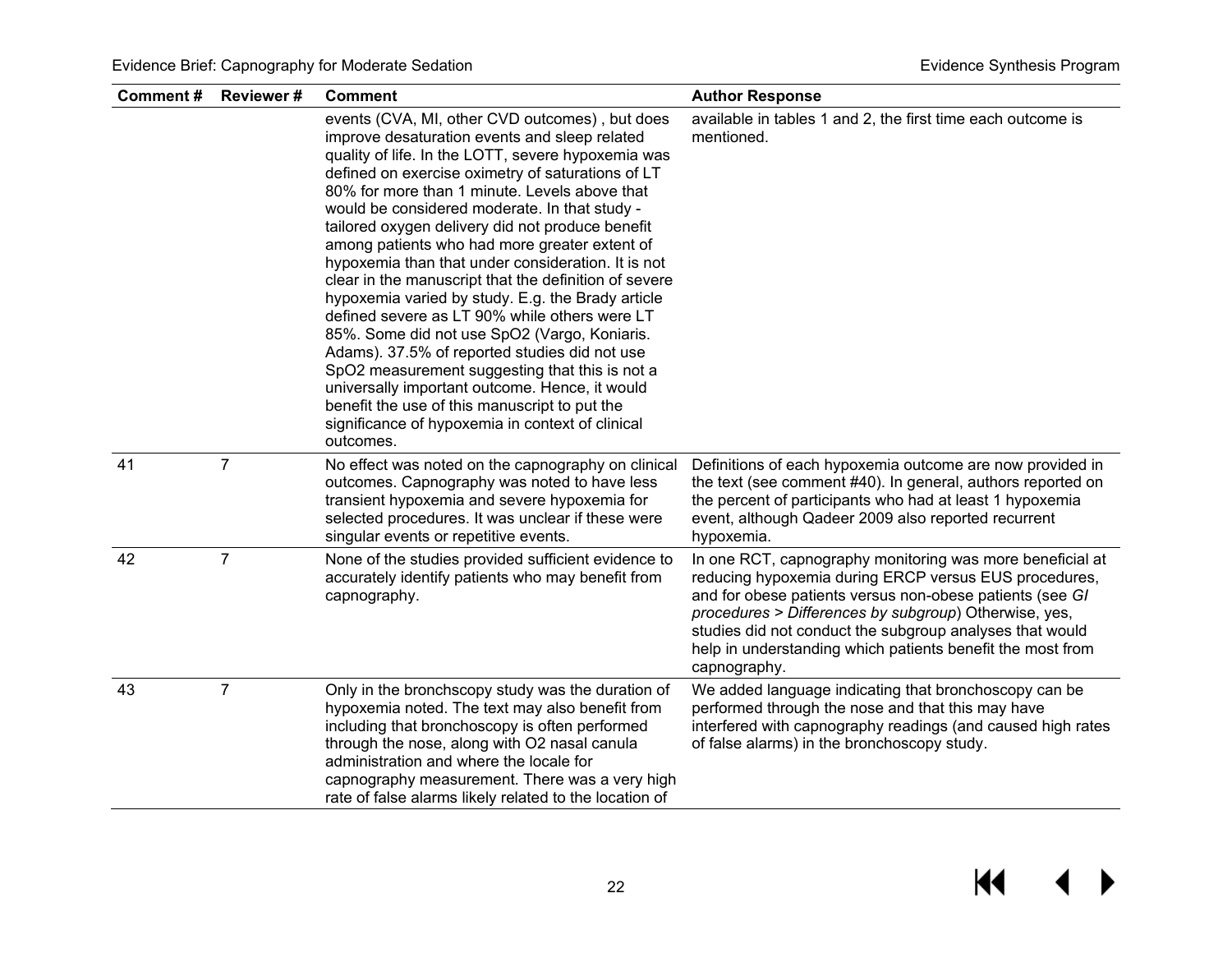| <b>Comment#</b> | <b>Reviewer#</b> | <b>Comment</b>                                                                                                                                                                                                                                                                                                                                                                                                                                                                                                                                                                                                                                                                                                                                                                                                               | <b>Author Response</b>                                                                                                                                                                                                                                                                                                                                                                                                                                                                                                                             |
|-----------------|------------------|------------------------------------------------------------------------------------------------------------------------------------------------------------------------------------------------------------------------------------------------------------------------------------------------------------------------------------------------------------------------------------------------------------------------------------------------------------------------------------------------------------------------------------------------------------------------------------------------------------------------------------------------------------------------------------------------------------------------------------------------------------------------------------------------------------------------------|----------------------------------------------------------------------------------------------------------------------------------------------------------------------------------------------------------------------------------------------------------------------------------------------------------------------------------------------------------------------------------------------------------------------------------------------------------------------------------------------------------------------------------------------------|
|                 |                  | the sensors and the effect of the procedure itself<br>(suctioning) on measurement.                                                                                                                                                                                                                                                                                                                                                                                                                                                                                                                                                                                                                                                                                                                                           |                                                                                                                                                                                                                                                                                                                                                                                                                                                                                                                                                    |
| 44              | $\overline{7}$   | Given the heterogenity across procedures and the<br>limited number of studies within procedure, seems<br>like the conclusion is too strong. For select<br>procedures, single small studies provide<br>incomplete information about the benefits of<br>capnography and collectively with larger GI studies<br>do not suggest clinical benefit. The message "Our<br>findings are consistent with a 2017 Cochrane<br>review28 which found "a lack of convincing<br>evidence that the addition of capnography to<br>standard monitoring in ED PSA [procedural<br>sedation and anesthesia] reduces the rate of<br>clinically significant adverse events." line 29-31 of<br>discussion seems to be buried. Given the context<br>of the motivation behind this review - this message<br>seems like it should be in the conclusions. | We believe our conclusion is appropriate but have reversed<br>the order so that the conclusion on clinical outcomes comes<br>first. The conclusion now states: "Overall, the evidence does<br>not support an effect of capnography on clinical outcomes<br>compared to routine monitoring, for any procedure type.<br>However, capnography may improve intermediate outcomes<br>such as risk of hypoxemia and severe hypoxemia during<br>ERCP, EUS, bronchoscopy, and severe hypoxemia for<br>colonoscopy compared to routine monitoring."         |
| 45              | $\overline{7}$   | In the conclusion - there is a mention about wait-<br>times. I think that this deserves some further<br>discussion. VA does $\sim$ 1/2 million procedures that<br>use moderate sedation. The requirement of having<br>capnography's effect on productivity - in the event<br>of inability to have it consistently throughout the<br>country is an important concept.                                                                                                                                                                                                                                                                                                                                                                                                                                                         | We added language to indicate the VA conducts a large<br>number of procedures under moderate sedation each year<br>(for ex, 300,000 colonoscopies are performed under VA care<br>every year) and given this, even a small increase in wait<br>times could have a large impact on the number of Veterans<br>who receive these procedures in a timely way. We also note<br>that wait times is an especially important outcome for<br>colonoscopy, given the importance of early screening and<br>detection of colorectal cancer on patient outcomes. |
| 46              | 8                | This is an excellent review of the available<br>evidence for capnography in the setting of<br>moderate sedation and the conclusions drawn are<br>evidence based.                                                                                                                                                                                                                                                                                                                                                                                                                                                                                                                                                                                                                                                             | Thank you.                                                                                                                                                                                                                                                                                                                                                                                                                                                                                                                                         |
| 47              | 8                | My understanding is that propofol use during GI<br>procedures aims to achieve moderate to deep<br>sedation, thus capnography studies in this setting<br>may still provide additional insights. As sedation is<br>a continuum, studies that specify moderate<br>sedation will include patients who for periods<br>qualify as deep sedation and those studies that<br>allow for deep sedation will include periods of                                                                                                                                                                                                                                                                                                                                                                                                          | See comment #18 for explanation for why we excluded<br>studies of propofol.                                                                                                                                                                                                                                                                                                                                                                                                                                                                        |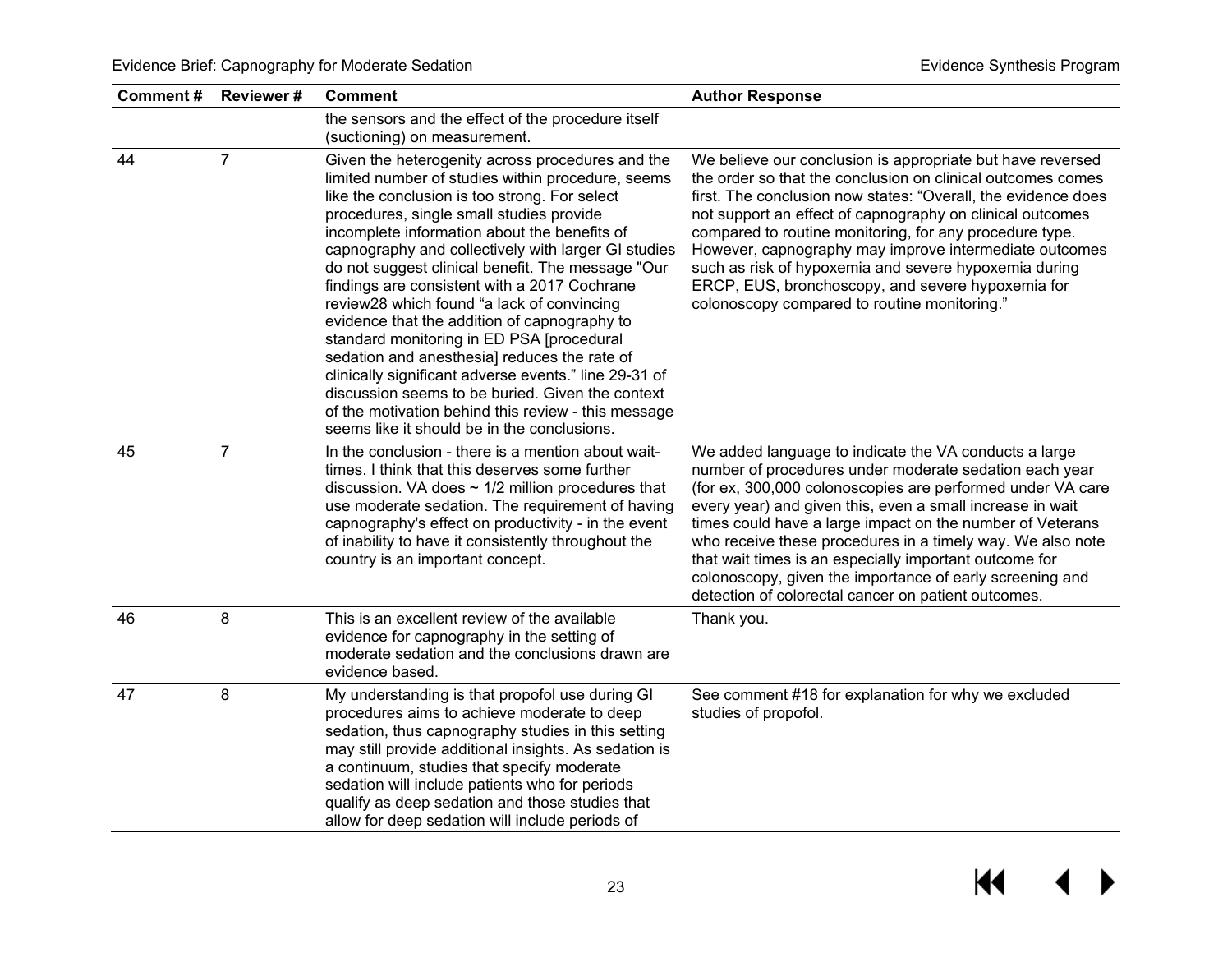| Comment# | <b>Reviewer#</b> | <b>Comment</b>                                                                                                                                                                                                                                                                                                                                                                                                         | <b>Author Response</b>                                                                                                                                                                                                                                                                                                                                                                                                                                                                                                                                                                                                                                                                                                                                                                                                                                                                                                                                                            |
|----------|------------------|------------------------------------------------------------------------------------------------------------------------------------------------------------------------------------------------------------------------------------------------------------------------------------------------------------------------------------------------------------------------------------------------------------------------|-----------------------------------------------------------------------------------------------------------------------------------------------------------------------------------------------------------------------------------------------------------------------------------------------------------------------------------------------------------------------------------------------------------------------------------------------------------------------------------------------------------------------------------------------------------------------------------------------------------------------------------------------------------------------------------------------------------------------------------------------------------------------------------------------------------------------------------------------------------------------------------------------------------------------------------------------------------------------------------|
|          |                  | moderate sedation as well. These studies may still<br>help answer the question if there were differences<br>in response to hypoxemia between groups (see<br>Slagelse, et al., The role of capnography in<br>endoscopy patients undergoing nurse administered<br>proporol sedation: a randomized study. Scand J<br>Gastroenterol 2013).                                                                                 |                                                                                                                                                                                                                                                                                                                                                                                                                                                                                                                                                                                                                                                                                                                                                                                                                                                                                                                                                                                   |
| 48       | 8                | Is there any data to suggest how often severe<br>hypoxemia or hypoxemia occurs in routine<br>moderate sedation/MAC care by anesthesiologists<br>with or without capnography as well? This<br>comparison likely would be beyond the scope of<br>this rapid review, but could provide additional<br>context as there may be additional data, more<br>robust studies, or could suggest a clinical impact of<br>hypoxemia. | As the reviewer states, evaluating rates of hypoxemia in<br>moderate sedation administered by anesthesiologists was<br>not within the scope of this review. To provide context, we<br>highlighted the success of capnography in the general<br>anesthesia setting in the first paragraph of the background,<br>where we state "Capnography enables earlier detection of<br>hypoventilation than other signs such as low oxygen levels<br>and has been credited with reducing the overall mortality rate<br>associated with general anesthesia, in which capnography<br>monitoring is currently considered the standard of care." With<br>this statement, we also make it clear why hypoventilation is<br>considered to be an important intermediate outcome. In this<br>sentence, we cited the study: Koniaris LG, Wilson S, Drugas<br>G, Simmons W. Capnographic monitoring of ventilatory<br>status during moderate (conscious) sedation. Surg Endosc.<br>2003;17(8):1261-1265. |
| 49       | 8                | I suspect undiagnosed obstructive sleep apnea is<br>likely one of the main culprits of transient<br>hypoxemia during sedation, did studies report OSA<br>incidence and if CPAP was used which may limit<br>capnography monitoring?                                                                                                                                                                                     | We added a paragraph that describes prevalence of OSA as<br>well as CPAP/BiPAP use under Hypoxemia outcomes in both<br>the GI procedures section and Non-GI procedures section.<br>Overall, sleep apnea was mentioned in 5/8 studies. Of these<br>5 studies, 2 studies reported that they excluded pts with<br>sleep apnea and 1 did not report prevalence (only that sleep<br>apnea was associated with desaturation). In the remaining 2<br>studies, sleep apnea prevalence was fairly low (11% to<br>15%).                                                                                                                                                                                                                                                                                                                                                                                                                                                                     |
| 50       | 8                | P6 line 31: May be helpful to include definition of<br>severe hypoxemia (<85%)                                                                                                                                                                                                                                                                                                                                         | Added definition.                                                                                                                                                                                                                                                                                                                                                                                                                                                                                                                                                                                                                                                                                                                                                                                                                                                                                                                                                                 |
| 51       | 8                | P6 line 47: Can an estimate of average cost<br>increase be given here? Perhaps the median cost<br>increase in the studies evaluated?                                                                                                                                                                                                                                                                                   | While we could estimate the average or median cost of<br>adding capnography to procedures, ultimately, we don't think<br>it would be a meaningful number, given the variability in<br>procedures, settings, and types of costs that authors<br>reported. However, we did add language to this section to                                                                                                                                                                                                                                                                                                                                                                                                                                                                                                                                                                                                                                                                          |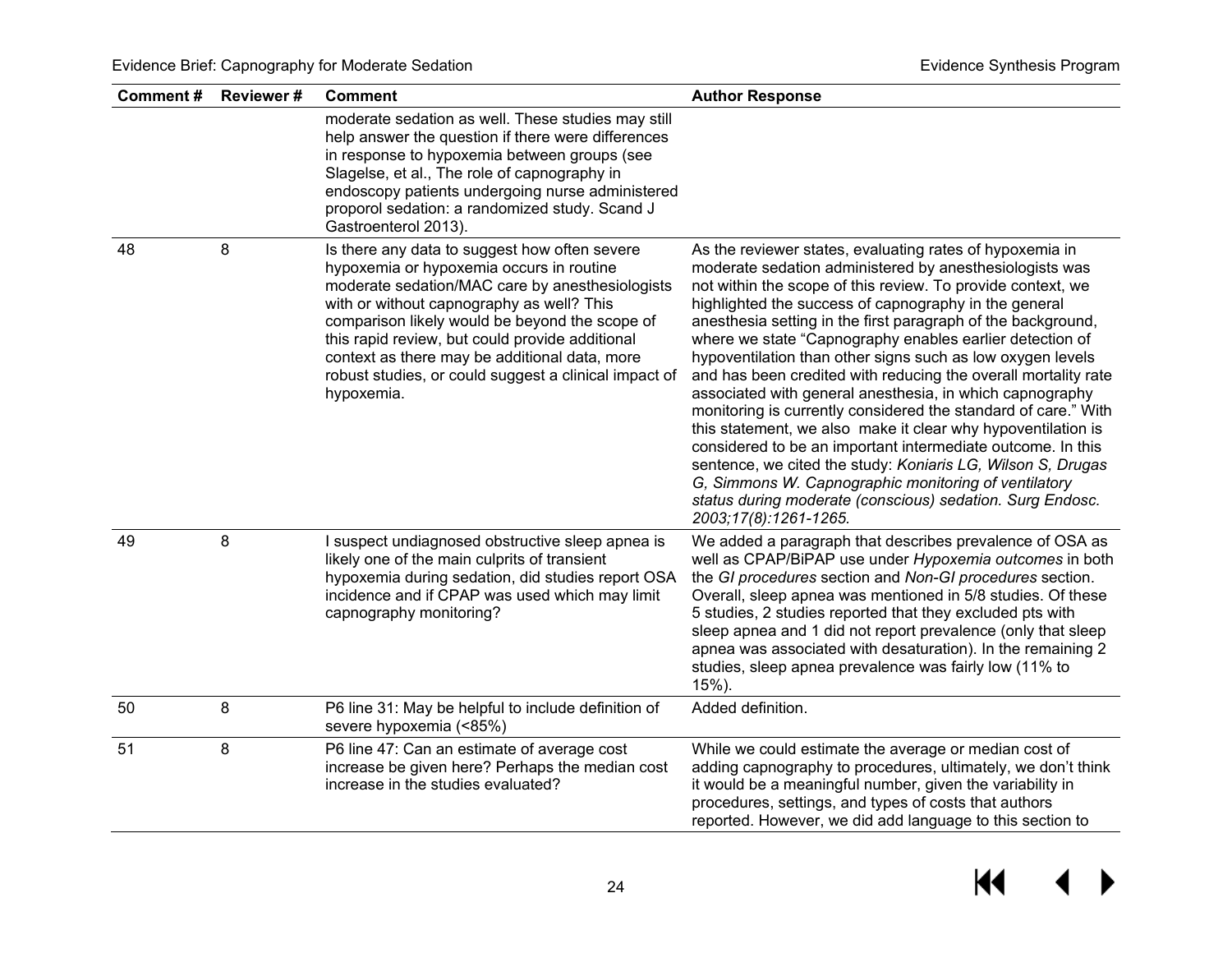| Comment# | <b>Reviewer#</b> | <b>Comment</b>                                                                                                                             | <b>Author Response</b>                                                                              |
|----------|------------------|--------------------------------------------------------------------------------------------------------------------------------------------|-----------------------------------------------------------------------------------------------------|
|          |                  |                                                                                                                                            | indicate that costs were variable depending on setting and<br>procedure type.                       |
| 52       | 8                | P7 line 22: Would define severe hypoxemia here.<br>On first reading, not clear if severe hypoxemia was<br>limited to one of the 5 studies. | Added definition of severe hypoxemia and clarified that result<br>was only seen in 1 study.         |
| 53       | 8                | P7 line 39: Missing a period at end of sentence.                                                                                           | Fixed this.                                                                                         |
| 54       | 8                | P17 line 15: "Differences by subgroups" may need<br>to be bold and separated from prior paragraph                                          | Fixed this.                                                                                         |
| 55       | 8                | P17 line 18: Did any studies report presence of<br>OSA or CPAP use which would contribute to<br>apneic events?                             | Yes, this was reported in 5/8 studies- see comment #49 for a<br>description of the changes we made. |
| 56       | 8                | P21 line 17: "continuous suction" rather than<br>section?                                                                                  | Yes, fixed this                                                                                     |